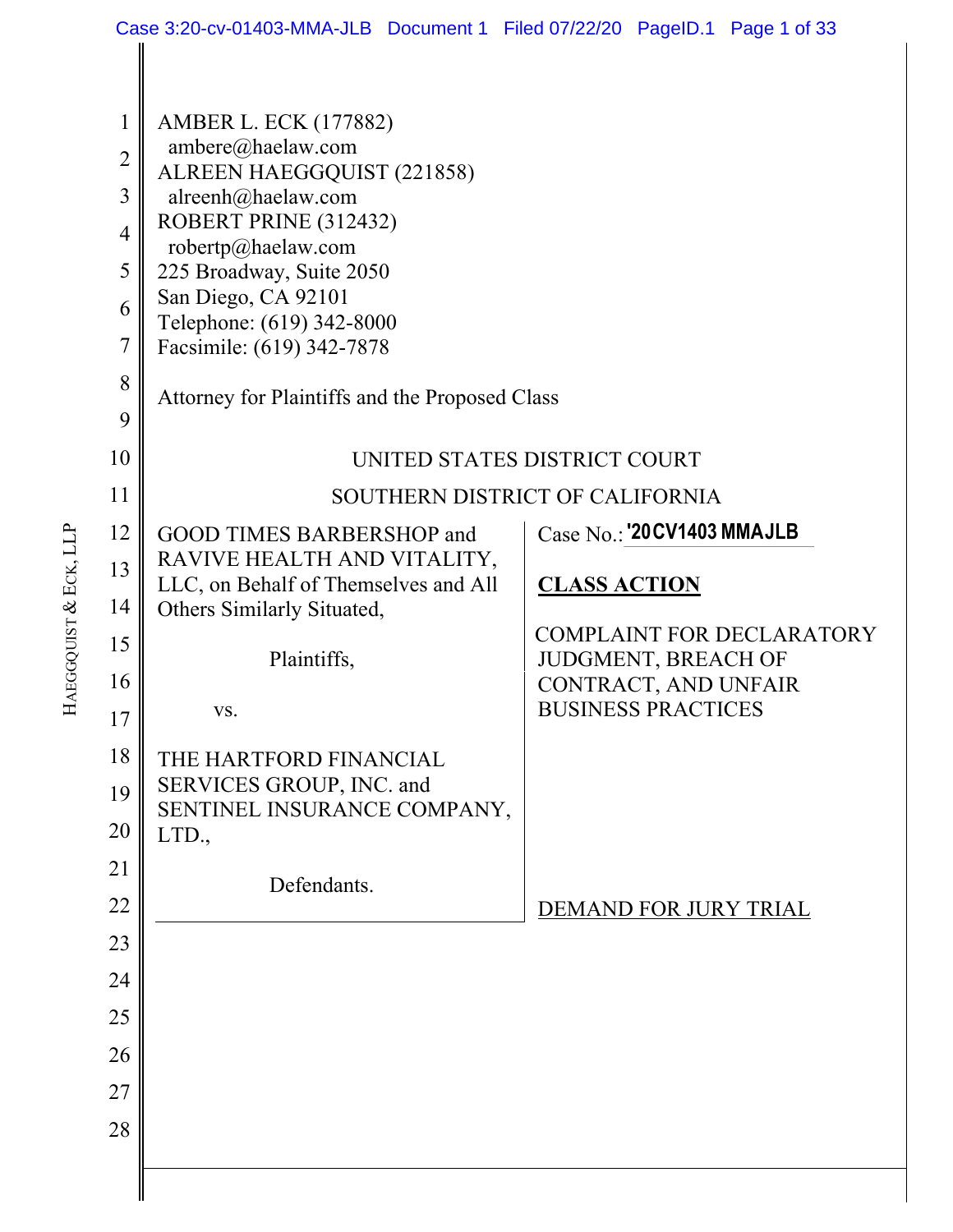|                | Case 3:20-cv-01403-MMA-JLB Document 1 Filed 07/22/20 PageID.2 Page 2 of 33 |                                                                                          |  |
|----------------|----------------------------------------------------------------------------|------------------------------------------------------------------------------------------|--|
|                |                                                                            |                                                                                          |  |
| 1              |                                                                            | <b>TABLE OF CONTENTS</b>                                                                 |  |
| $\overline{2}$ |                                                                            | Page                                                                                     |  |
| 3              | I.                                                                         |                                                                                          |  |
| $\overline{4}$ | II.                                                                        |                                                                                          |  |
| 5              |                                                                            | $\mathsf{A}$ .                                                                           |  |
| 6              |                                                                            | <b>B.</b>                                                                                |  |
| 7              | III.                                                                       |                                                                                          |  |
| 8              | IV.                                                                        |                                                                                          |  |
| 9              |                                                                            | $\mathsf{A}$ .                                                                           |  |
| 10             |                                                                            | <b>B.</b>                                                                                |  |
| 11             |                                                                            | $C_{\cdot}$<br>The Losses from These Business Closures Are Covered Business              |  |
| 12             |                                                                            |                                                                                          |  |
| 13             |                                                                            | D.<br>Hartford's Denial of Plaintiffs' and Other Policyholders'                          |  |
| 14             | V.                                                                         |                                                                                          |  |
| 15             |                                                                            | $\mathsf{A}.$                                                                            |  |
| 16             |                                                                            | <b>B.</b>                                                                                |  |
| 17             |                                                                            | $C_{\cdot}$                                                                              |  |
| 18             |                                                                            | D.                                                                                       |  |
| 19             |                                                                            | Ε.                                                                                       |  |
| 20             |                                                                            | $F_{\cdot}$                                                                              |  |
| 21             | VI.                                                                        |                                                                                          |  |
| 22             |                                                                            | COUNT I<br>DECLARATORY<br><b>JUDGMENT</b>                                                |  |
| 23             |                                                                            |                                                                                          |  |
| 24<br>25       |                                                                            | BREACH OF CONTRACT - BUSINESS<br>COUNT II                                                |  |
| 26             |                                                                            | 20                                                                                       |  |
| 27             |                                                                            | DECLARATORY JUDGMENT - CIVIL<br><b>COUNT III</b>                                         |  |
| 28             |                                                                            | Case No.: 3:20-cv-1374-W-MSB                                                             |  |
|                |                                                                            | COMPLAINT FOR DECLARATORY JUDGMENT, BREACH OF CONTRACT,<br>AND UNFAIR BUSINESS PRACTICES |  |

HAEGGQUIST & ECK, LLP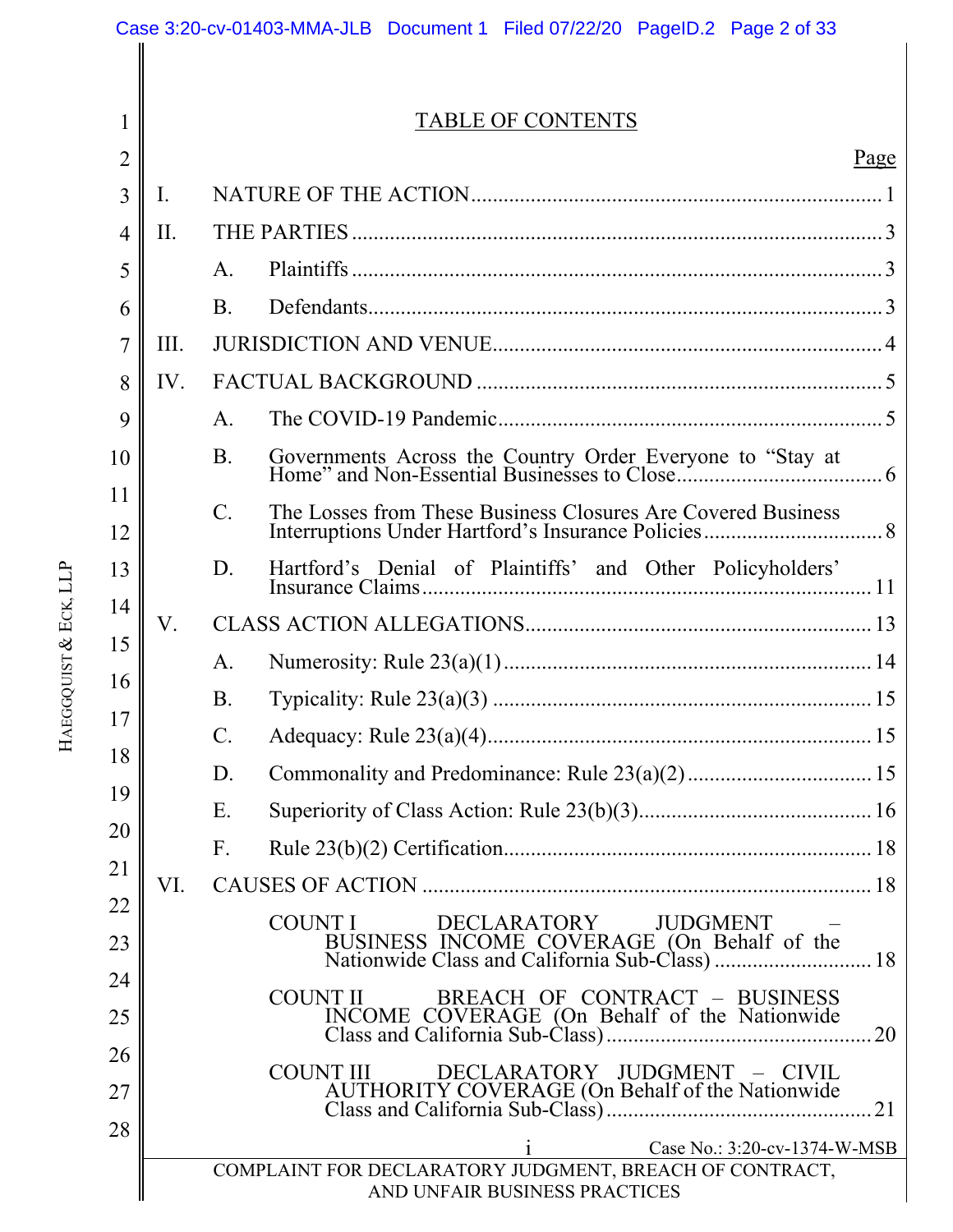|                     | Case 3:20-cv-01403-MMA-JLB Document 1 Filed 07/22/20 PageID.3 Page 3 of 33 |
|---------------------|----------------------------------------------------------------------------|
|                     |                                                                            |
| 1<br>$\overline{2}$ | COUNT IV BREACH OF CONTRACT - CIVIL<br>23                                  |
| 3                   | DECLARATORY JUDGMENT - EXTRA<br>COUNT V                                    |
| $\overline{4}$      | 24                                                                         |
| 5                   | COUNT VI<br>BREACH OF CONTRACT - EXTRA                                     |
| 6                   | EXPENSE COVERAGE (On Behalf of the Nationwide<br>25                        |
| 7                   | COUNT VII UNFAIR BUSINESS PRACTICES UNDER                                  |
| 8                   |                                                                            |
| 9                   | VII.                                                                       |
| 10                  | 29                                                                         |
| 11                  |                                                                            |
| 12                  |                                                                            |
| 13                  |                                                                            |
| 14                  |                                                                            |
| 15                  |                                                                            |
| 16                  |                                                                            |
| 17                  |                                                                            |
| 18                  |                                                                            |
| 19                  |                                                                            |
| 20                  |                                                                            |
| 21                  |                                                                            |
| 22                  |                                                                            |
| 23                  |                                                                            |
| 24                  |                                                                            |
| 25                  |                                                                            |
| 26                  |                                                                            |
| 27                  |                                                                            |
| 28                  | Case No.: 3:20-cv-1374-W-MSB                                               |
|                     | $\overline{11}$<br>COMPLAINT FOR DECLARATORY JUDGMENT, BREACH OF CONTRACT, |
|                     | AND UNFAIR BUSINESS PRACTICES                                              |

HAEGGQUIST & ECK, LLP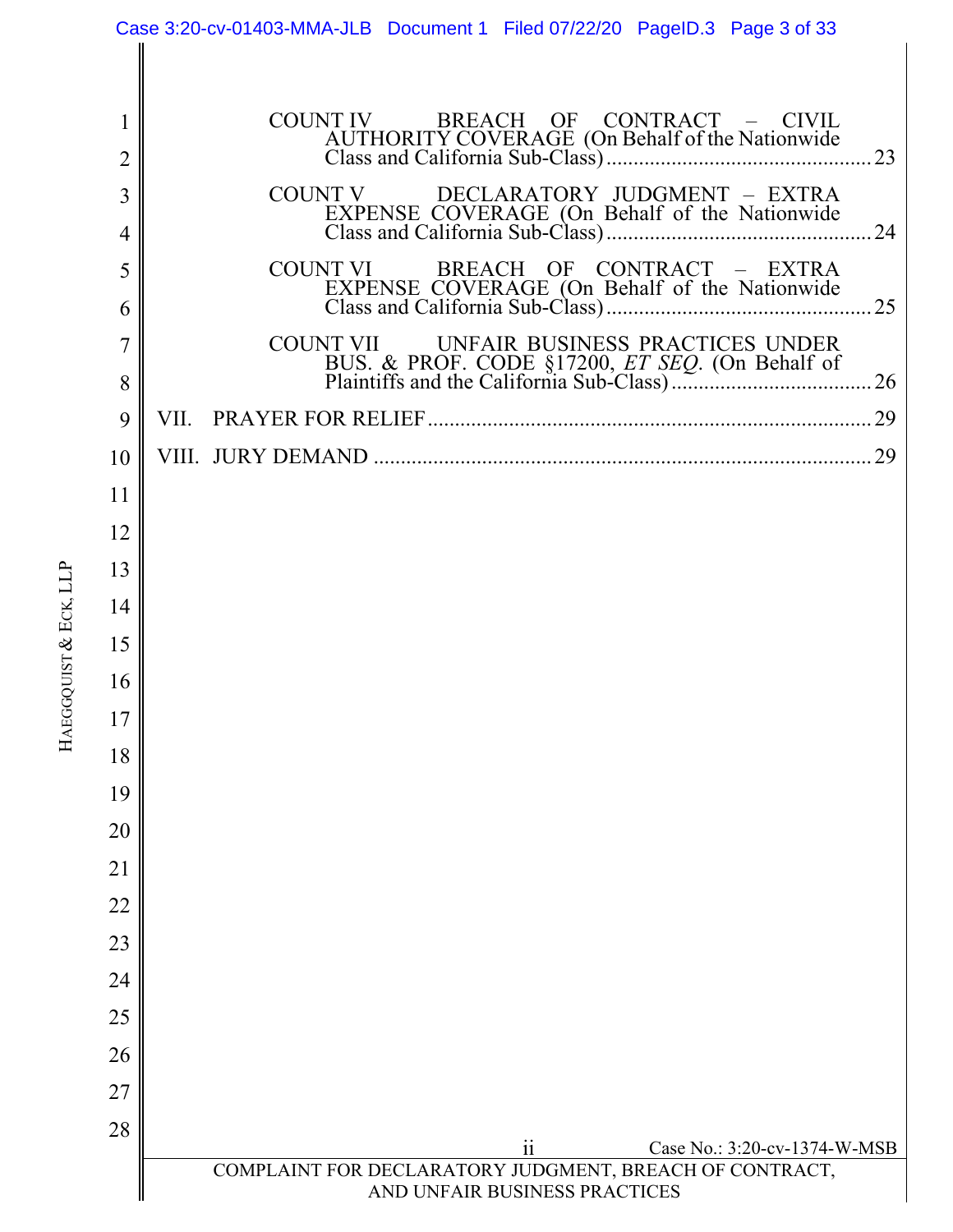1 2 3 4 5 6 7 8 Plaintiffs Good Times Barbershop ("Good Times") and Ravive Health and Vitality, LLC ("Ravive") (collectively, "Plaintiffs"), on behalf of themselves and all others similarly situated, bring this class action against Defendants The Hartford Financial Services Group, Inc. and Sentinel Insurance Company, Ltd. (collectively "Defendants" or "Hartford"), and allege as follows based on personal knowledge as to themselves and upon information and belief as to other matters based on their counsel's investigation. Plaintiffs believe additional evidentiary support exists for their allegations, given an opportunity for discovery.

9

### **I. NATURE OF THE ACTION**

10 11 12 13 14 15 16 17 1. Plaintiffs and other businesses nationwide purchased commercial property insurance to protect their businesses if they had to temporarily shut down. They reasonably believed their policies would help protect their businesses in the unlikely event the government ordered them to stop or severely restrict operations (in connection with a pandemic or any other Covered Cause of Loss). However, after collecting billions of dollars in premiums, Defendants and other insurers are now categorically refusing to pay these legitimate claims for business interruption coverage.

18 19 20 21 22 2. California and the vast majority of states across the country have entered civil authority orders requiring residents to "stay-at-home" or "shelter-in-place" and suspending or severely limiting business operations of non-essential businesses that interact with the public and/or provide social gathering places (collectively, the "COVID-19 Civil Authority Orders").

23 24 25 26 27 3. These broad COVID-19 Civil Authority Orders have been financially devastating for most non-essential businesses, especially salons, restaurants, retail stores, entertainment venues, and other small, medium, and large businesses who have been forced to close, furlough employees, and submit to a sudden shutdown of operations and cash flow that threatens their survival.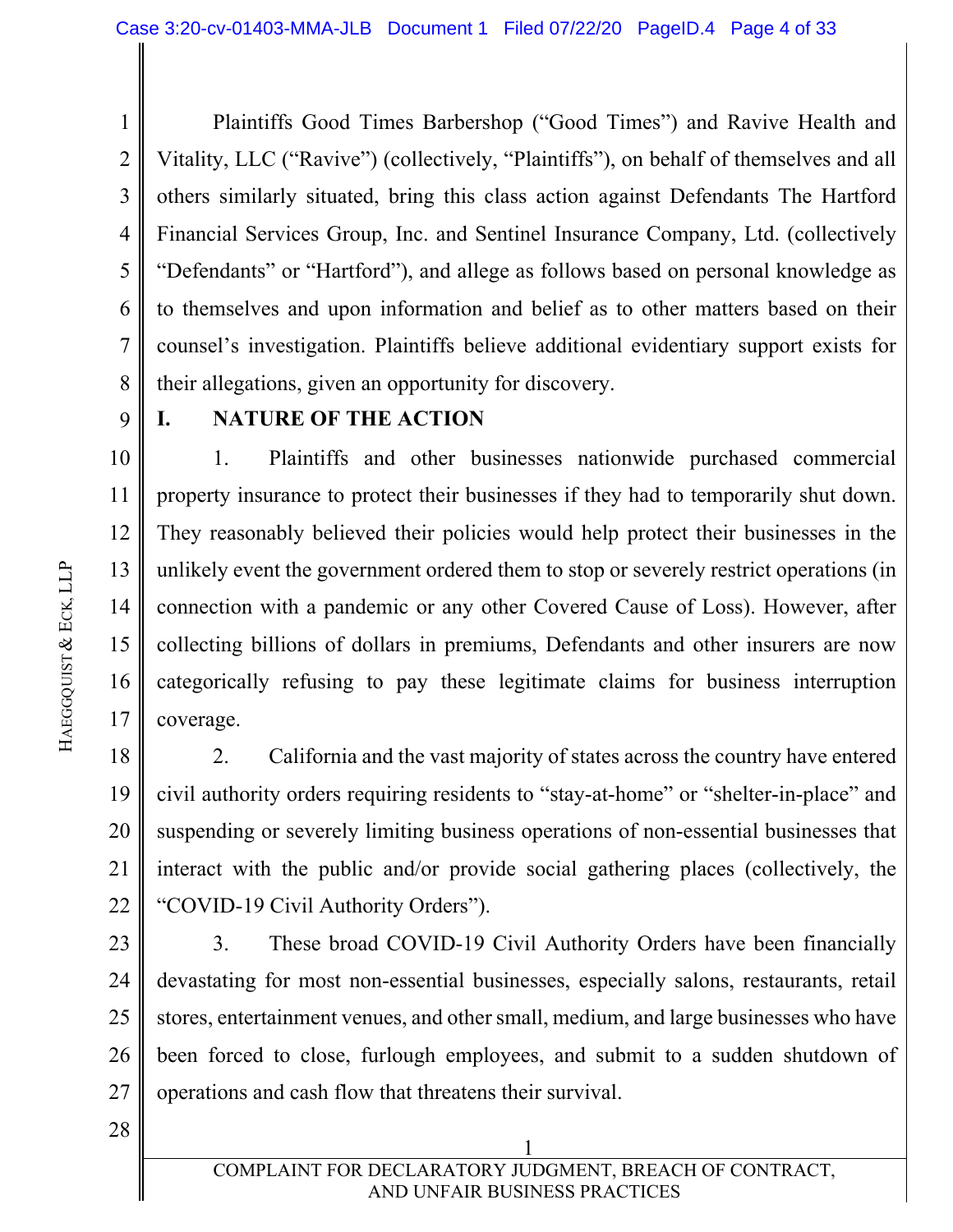1 2 3 4 5 6 7 8 9 4. Many businesses purchased insurance to protect against losses from catastrophic events like the current unforeseen COVID-19 pandemic through all-risk commercial property insurance policies. These policies promise to indemnify the policyholder for actual business losses incurred when business operations are involuntarily suspended, interrupted, curtailed, or when access to the premises is prohibited because of direct physical loss or damage to the property, or by a civil authority order that restricts or prohibits access to the property. This coverage, commonly known as "business interruption coverage," is standard in most all-risk commercial property insurance policies.

10 11 12 13 5. Despite the provision of business interruption coverage in these policies, Hartford is denying its obligation to pay for business income losses and other covered expenses incurred by policyholders for the physical loss and damage to the insureds' property arising from the COVID-19 Civil Authority Orders.

14 15 16 17 18 19 6. Plaintiffs bring this action on behalf of a Nationwide Class and a California Sub-Class (defined below in ¶¶64 and 65) of policyholders who purchased standard Hartford commercial property insurance policies which provide for business income loss and extra expense coverage and do not exclude coverage for pandemics, and who have suffered losses due to measures put into place by COVID-19 Civil Authority Orders.

20 22 23 24 7. This action seeks a declaratory judgment that Hartford is contractually obligated to pay business interruption losses incurred due to Plaintiffs' and other Class members' compliance with COVID-19 Civil Authority Orders. In addition, Plaintiffs seek damages, attorneys' fees and costs, and any other relief that this Court deems equitable and just, arising out of Hartford's breach of contract and wrongful conduct.

25 26 27 8. Specifically, Plaintiffs, individually and on behalf of the Nationwide Class and California Sub-Class bring claims for: (1) declaratory judgment regarding business income coverage; (2) breach of contract regarding business income

2

28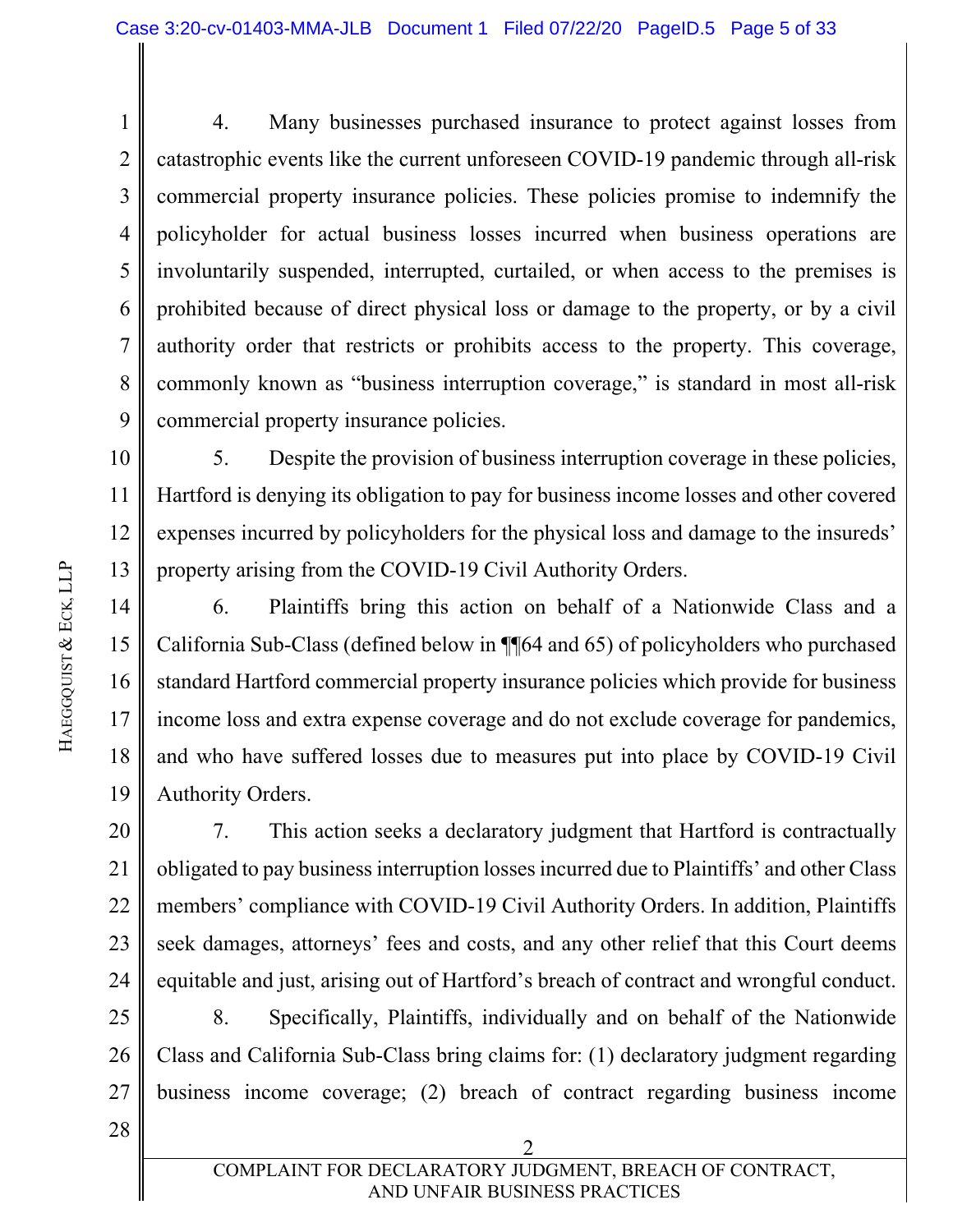1 2 3 4 coverage; (3) declaratory judgment regarding civil authority coverage; (4) breach of contract regarding civil authority coverage; (5) declaratory judgment regarding extra expense coverage; (6) breach of contract regarding extra expense coverage; and (7) unfair business practices under Business & Professions Code §17200, *et seq*.

- **II. THE PARTIES**
- 6

5

7

8

9

10

11

12

13

14

15

16

17

## **A. Plaintiffs**

9. Plaintiff Good Times Barbershop's-principal place of business in Imperial Beach, County of San Diego, California. Good Times has been in business for five years, is owned by Adam Foxworth, and is located at 245 Imperial Beach, Imperial Beach, California 91932. Plaintiff Good Times was forced to close entirely on March 19, 2020 due to the applicable COVID-19 Civil Authority Orders.

10. Plaintiff Ravive Health and Vitality, LLC is a California corporation with its principal place of business in San Diego, California. Ravive has been in business for nearly three years, since October 2017, is owned by Howard Flamm, and is located at 2907 Shelter Island Drive, Suites 216 and 219, San Diego, California 92106. Plaintiff Ravive was forced to close entirely on March 19, 2020 due to the applicable COVID-19 Civil Authority Orders.

18

19

20

21

22

23

24

25

26

## **B. Defendants**

11. Defendant The Hartford Financial Services Group, Inc. ("Hartford Financial") is a Delaware corporation with its principal place of business in Hartford, Connecticut. Hartford Financial owns subsidiaries, directly and indirectly, that issue, among other things, property insurance.

12. Defendant Sentinel Insurance Company, Ltd. ("Sentinel") is a Connecticut corporation with its principal place of business in Hartford, Connecticut. Sentinel is a subsidiary of Hartford and is duly qualified and licensed to issue insurance in the State of California and other states.

28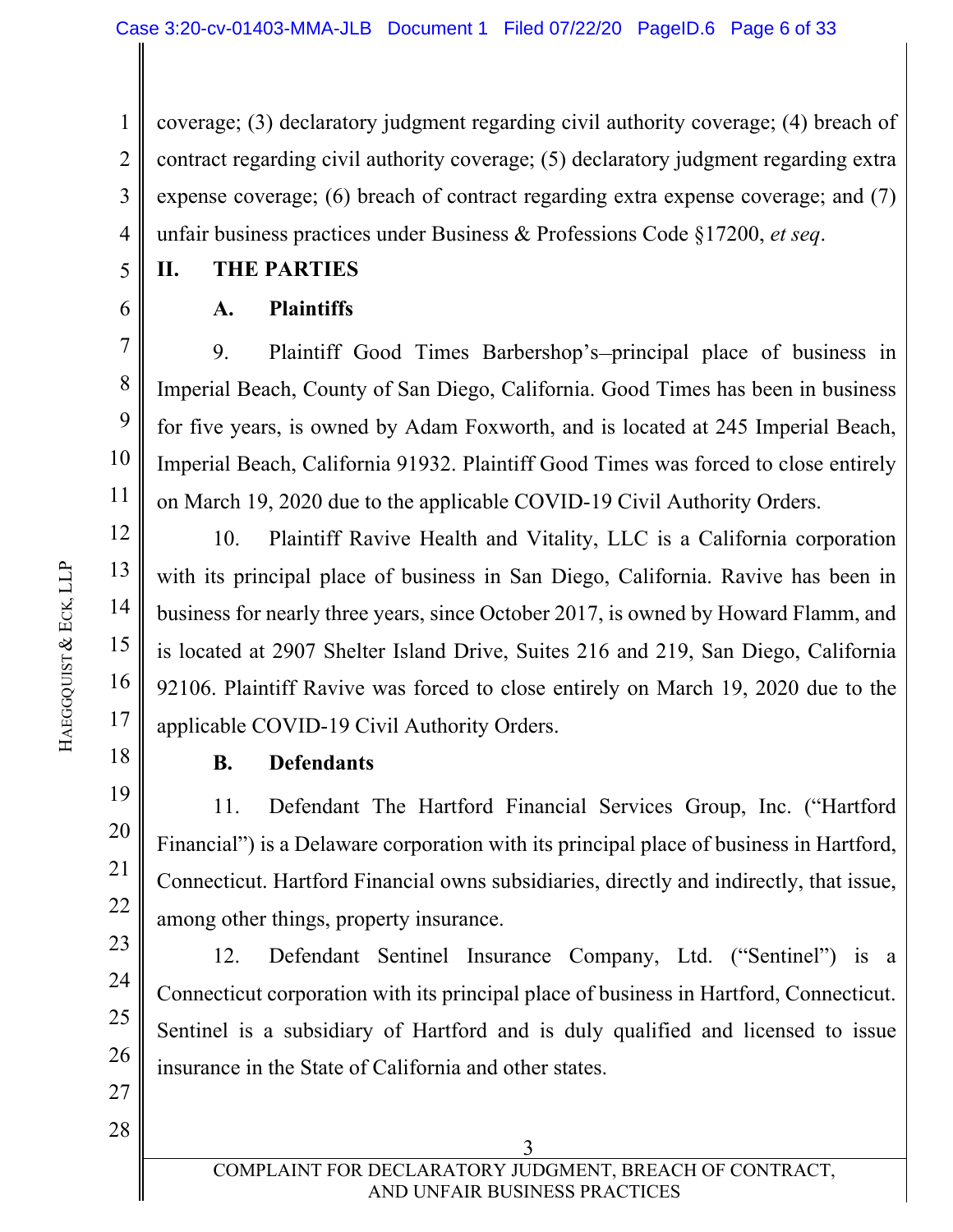1 2 13. Sentinel issued the Hartford Policy No. 65 SBA NY2050 to Good Times for the policy period of November 1, 2019 through November 1, 2020.

3 4 14. Sentinel issued the Hartford Policy No. 72 SBA BB8096 to Ravive for the policy period of September 17, 2019 through September 17, 2020.

### **III. JURISDICTION AND VENUE**

6 7 8 9 10 11 12 15. This Court has original jurisdiction over this action under 28 U.S.C. §1332(a) as well as the Class Action Fairness Act of 2005, 28 U.S.C. §1332(d)(2), as to the named Plaintiffs and every member of the Nationwide Class and California Sub-Class, because both of the proposed Classes contain more than 100 members, the aggregate amount in controversy exceeds \$5 million, and Class members reside in California and are therefore diverse from Defendants. The Court has supplemental jurisdiction over Plaintiffs' state law claims pursuant to 28 U.S.C. §1367(a).

13 14 15 16 17 18 19 20 21 22 23 24 25 26 16. This Court has personal jurisdiction over Plaintiffs because Plaintiffs submit to the Court's jurisdiction for the purpose of this Complaint. This Court has personal jurisdiction over Defendants because they do a substantial amount of business in California, including in this District, are authorized to conduct business in California, including in this District, and/or have intentionally availed themselves of the laws and markets of this District through the use, promotion, sale, marketing, and/or distribution of its products and services at issue in this Complaint. Defendants' liability to Plaintiffs, the Nationwide Class, and the California Sub-Class arises from and relates to Defendants' conduct within the state of California. As set forth herein, Defendants acted within California to sell various business insurance policies within the state of California. Thus, Defendants have purposefully availed themselves of the benefits and protections of the state of California in conducting their unlawful enterprise, which purposeful availment constitutes sufficient minimum contacts with the state of California that the exercise of personal jurisdiction over Defendants with

27 28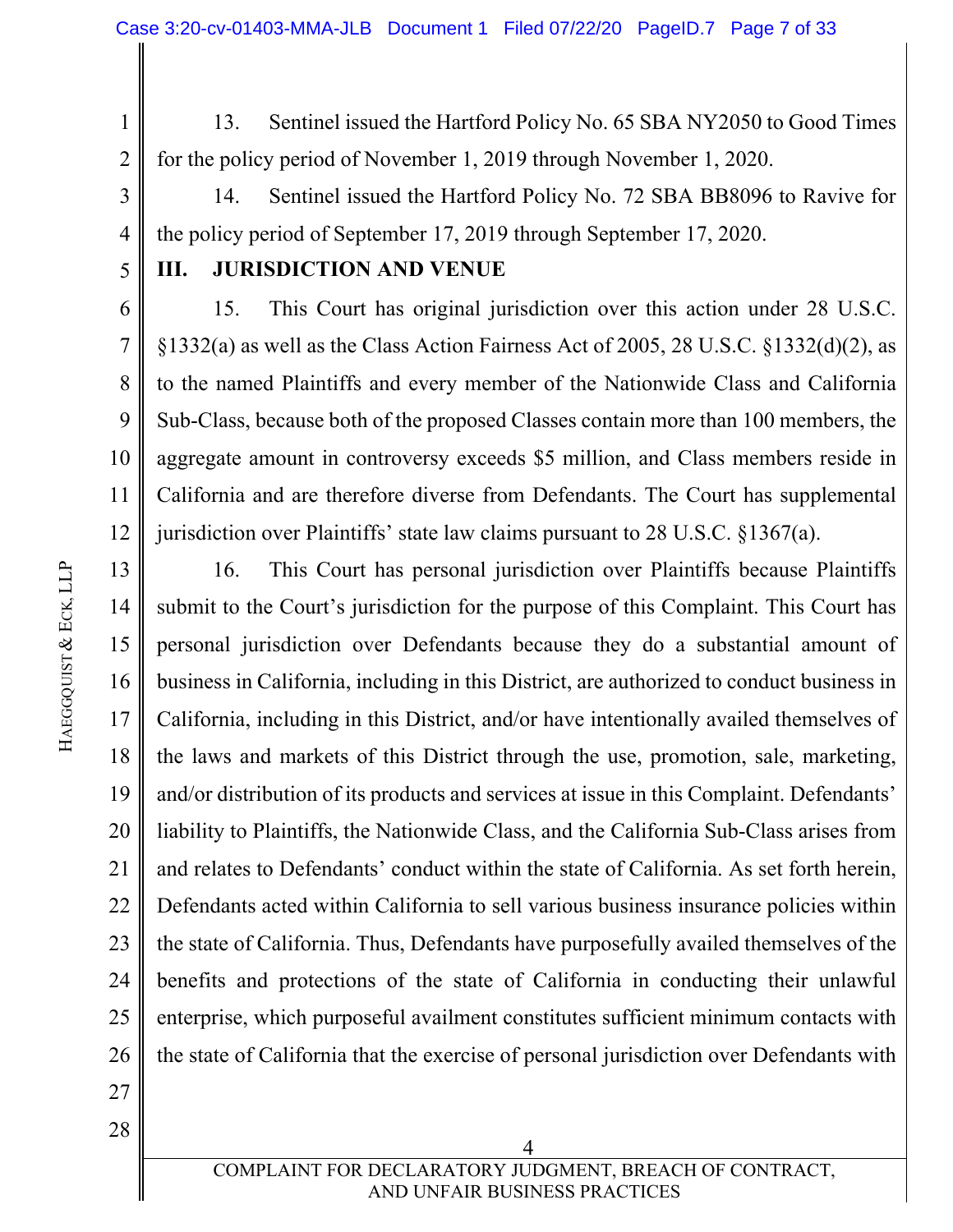1 2 regard to the claims of Plaintiffs, the Nationwide Class, and the California Sub-Class, and does not violate Due Process.

3 4 5 6 7 8 17. Venue is proper in this District pursuant to 28 U.S.C. §1391(b), because a substantial part of the events or omissions giving rise to the claims occurred in this District. Venue is also proper under 18 U.S.C. §1965(a), because Defendants transact a substantial amount of their business in this District. Alternatively, venue is proper under 28 U.S.C. §1391(b)(3) because this Court has personal jurisdiction over Defendants.

9 **IV. FACTUAL BACKGROUND** 

10

11

12

13

14

22

23

24

25

26

27

28

## **A. The COVID-19 Pandemic**

18. COVID-19 is an infectious disease caused by a recently discovered novel coronavirus known as SARS-CoV-2 ("Coronavirus" or "COVID-19"). The first instances of the disease spreading to humans were diagnosed in or around December 2019.

15 16 17 19. On January 30, 2020, the World Health Organization ("WHO") declared that the Coronavirus outbreak constituted a public health emergency of international concern.

18 19 20. On March 11, 2020, the WHO declared Coronavirus a worldwide pandemic.

20 21 21. On March 13, 2020, President Trump declared the COVID-19 pandemic to be a national emergency.

22. On March 16, 2020, the Centers for Disease Control and Prevention ("CDC") and national Coronavirus Task Force issued guidance to the American public advising individuals to adopt social distancing measures.

 $\sim$  5 COMPLAINT FOR DECLARATORY JUDGMENT, BREACH OF CONTRACT, AND UNFAIR BUSINESS PRACTICES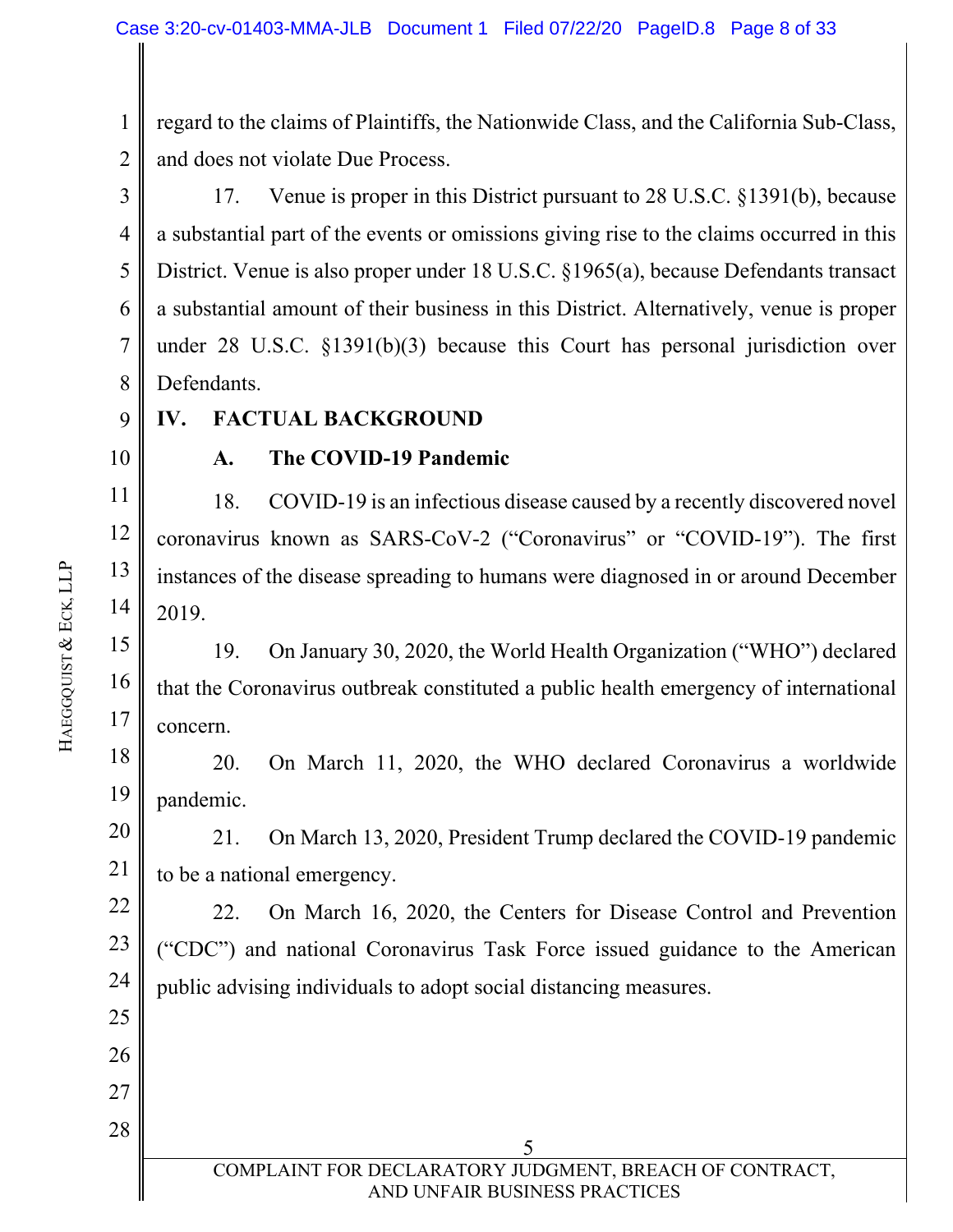1 2 3 4 23. As of July 21, 2020, the number of confirmed cases of COVID-19 is over 14 million worldwide, with over 607,000 deaths,<sup>1</sup> with the United States dealing with nearly 4 million confirmed cases and over 141,000 reported deaths – more than any other country in the world.<sup>2</sup>

5 6

7

8

9

10

11

12

13

14

#### **B. Governments Across the Country Order Everyone to "Stay at Home" and Non-Essential Businesses to Close**

24. On March 4, 2020, California Governor Gavin Newsom declared a state of emergency and on March 12, 2020, issued an executive order directing California residents to cancel large non-essential gatherings.

25. On March 16, 2020, San Diego's mayor, Kevin Faulconer issued Executive Order No. 2020-1, prohibiting any gathering of 50 or more people and discouraging all non-essential gatherings of any size. On April 30, 2020, Mayor Faulconer issued Executive Order 2020-3, extending the executive order until May 31, 2020.3

15 16 17 18 19 20 26. On March 19, 2020, Governor Newsom issued Executive Order N-33- 20, requiring "all individuals living in the State of California to stay home or at their place of residence except as needed" for essential service and engage in strict social distancing. The Order incorporated by reference California Government Code §8665, which provides that "[a]ny person . . . who refuses or willfully neglects to obey any lawful order . . . issued as provided in this chapter, shall be guilty of a misdemeanor

- 21 22
- 23 24 1 *See Coronavirus disease (COVID-19) Situation Report – 183*, World Health Organization, https://www.who.int/emergencies/diseases/novel-coronavirus-2019 (last visited July 21, 2020).

<sup>25</sup>  26 2 *See Cases in the U.S.*, Center for Disease Control and Prevention, https://www.cdc.gov/coronavirus/2019-ncov/cases-updates/cases-in-us.html (last visited July 22, 2020).

<sup>27</sup>  28 3 *See City of Executive Order No. 2020-3 By the Mayor*, the City of San Diego, https://www.sandiego.gov/sites/default/files/mkf\_executive\_order\_2020-04-30- 2020\_3.pdf (last visited July 21, 2020).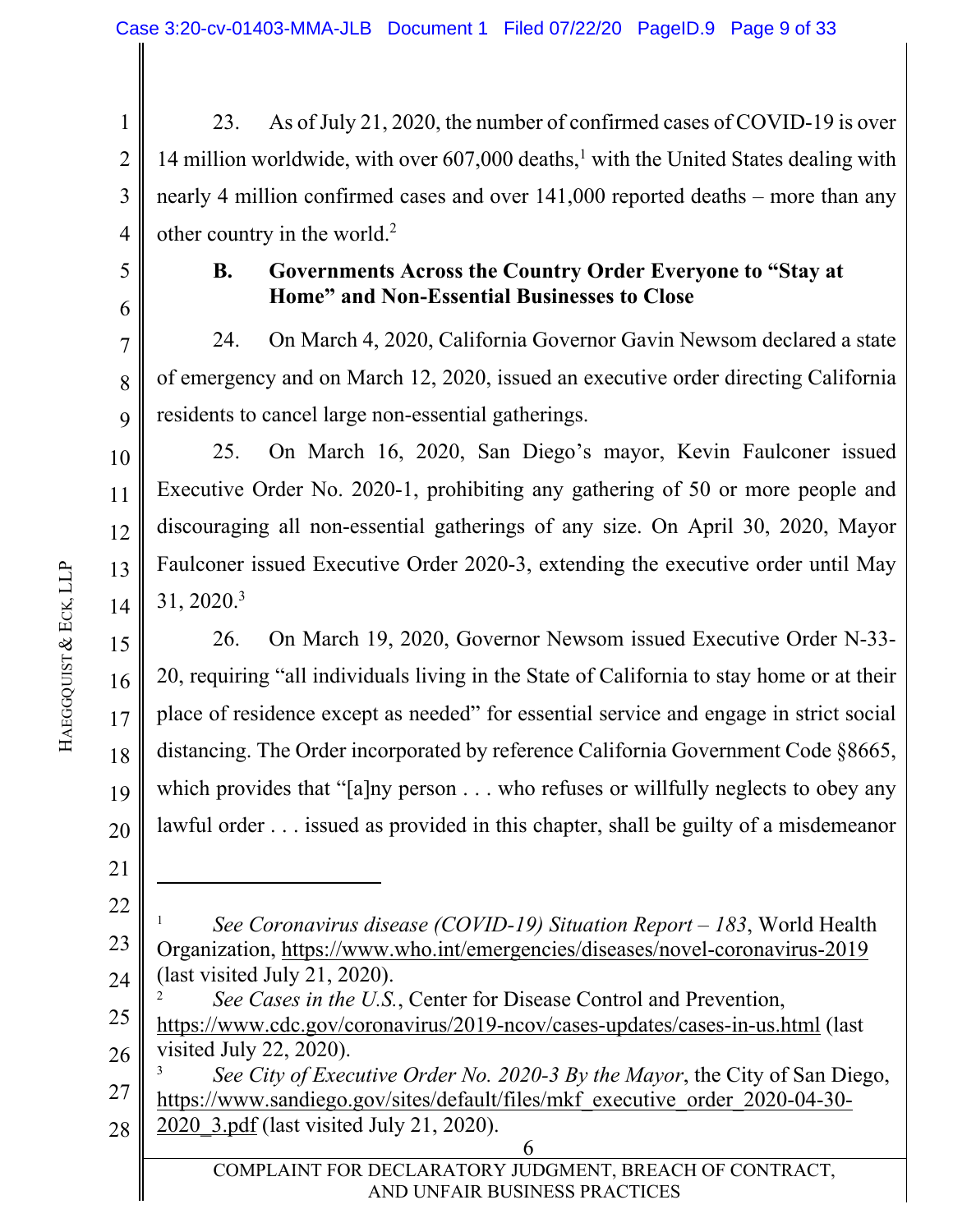1 2 3 and, upon conviction thereof, shall be punishable by a fine of not to exceed one thousand dollars (\$1,000) or by imprisonment for not to exceed six months or by both such fine and imprisonment." *Id.*

27. All California businesses not deemed essential, including Good Times and Ravive, were ordered to close their doors.

6 7 28. On June  $15$ ,  $2020^4$  and June 22,  $2020$ , <sup>5</sup> Governor Newsom issued Executive Orders extending provisions of prior executive orders another 60 days.

8 9 10 11 12 29. On July 13, 2020, due to a surge in coronavirus cases, Governor Newsom announced that he was re-imposing restrictions on many indoor businesses statewide, including hair salons and barber shops, and imposing additional restrictions on businesses in 30 counties that had been on monitoring list for three consecutive days, including San Diego.6

30. Other states around the Country have implemented similar orders, requiring large scale business closures and imposing other limitations on businesses that prevent them from operating or limit their operations.

16 17 18 19 31. For example, on March 16, 2020, New York Governor Andrew Cuomo, New Jersey Governor Phil Murphy, and Connecticut Governor Ned Lamont ordered the closure of all gyms, movie theaters, bars, and casinos. They also ordered all restaurants to close except for take-out and delivery orders.

20 21 22 23 32. Altogether, 49 state governments have enacted at least one civil authority order prohibiting or severely limiting restaurants and other non-essential businesses. In addition to California, all but six states have enacted COVID-19 Civil Authority Orders, including "stay-at-home" or "shelter-in-place" orders; 35 states have closed

25 <sup>4</sup> https://www.gov.ca.gov/wp-content/uploads/2020/06/6.15.20-EO-N-69-20-text.pdf

- 27 6 https://www.npr.org/sections/coronavirus-live-
- 28 updates/2020/07/13/890602390/california-closes-indoor-businesses-statewide-ascovid-19-cases-surge

 7 COMPLAINT FOR DECLARATORY JUDGMENT, BREACH OF CONTRACT, AND UNFAIR BUSINESS PRACTICES

4

5

13

14

15

<sup>26</sup>  <sup>5</sup> https://www.gov.ca.gov/wp-content/uploads/2020/06/6.22.20-EO-N-70-20-text.pdf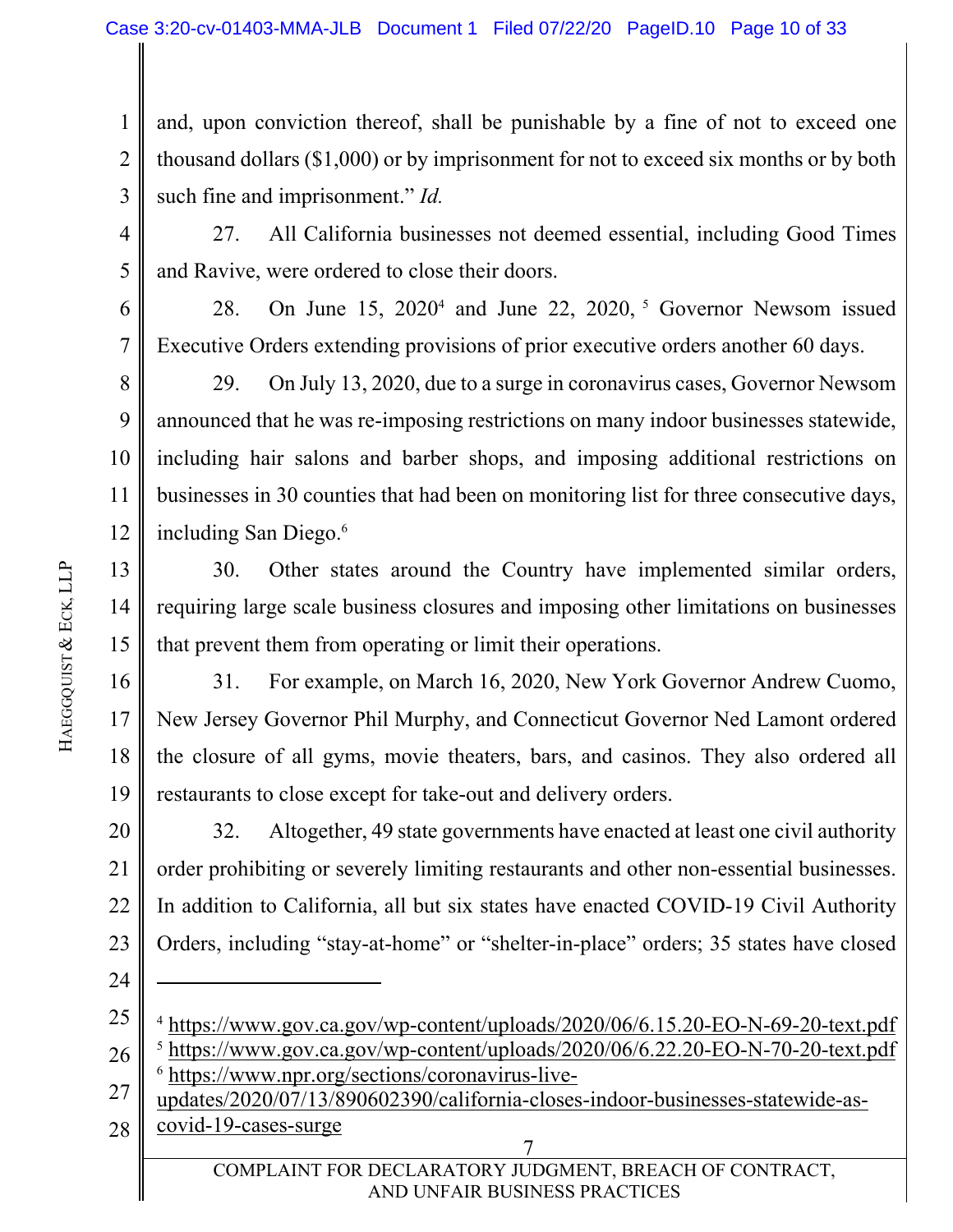1 2 3 all non-essential businesses, and other states are taking measures to limit business operations. All 50 states have closed schools, and all but one state (South Dakota) has closed restaurants and bars for services other than take-out and delivery.

4 5

6

7

8

## **C. The Losses from These Business Closures Are Covered Business Interruptions Under Hartford's Insurance Policies**

33. The insurance policies Hartford issued to Plaintiffs and other Class members are standard commercial property polices that cover loss or damage to the covered premises resulting from all risks other than those expressly excluded.

9 10 11 34. Plaintiffs' Hartford Policies, as well as the policies of other Class members, are standard forms used by Hartford for all insureds with applicable coverage.

12 13 14 35. One of the coverages provided by Plaintiffs' Hartford Policies is business interruption coverage, which generally indemnifies Plaintiffs for lost income and profits if their businesses are shut down.

15 16 36. Plaintiffs' Special Property Coverage Forms, Form SS 00 07 07 05, provides coverage as follows:

### **o. Business Income**

(1) We will pay for the actual loss of Business Income you sustain due to the necessary suspension of your "operations' during the "period of restoration". The suspension must be caused by direct physical loss of or physical damage to property at the "scheduled premises", including personal property in the open (or in a vehicle) within 1,000 feet of the "scheduled premises", caused by or resulting from a Covered Cause of Loss.

37. Plaintiffs' Special Property Coverage Forms, Form SS 00 07 07 05, provides coverage as follows:

26

27

25

## **q. Civil Authority**

- 28
- (1) This insurance is extended to apply to the actual loss of Business Income you sustain when access to your

17

18

19

20

21

22

23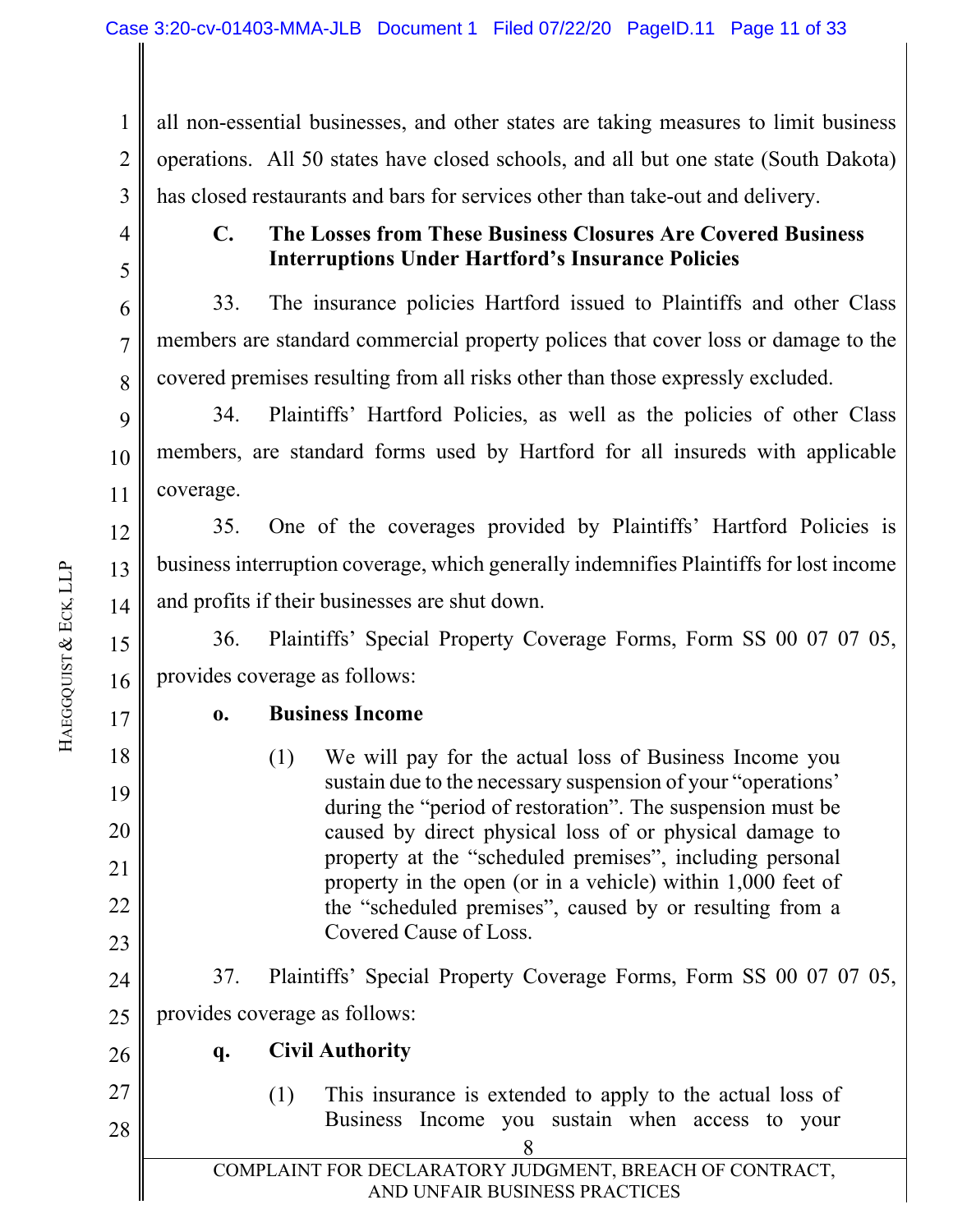9 COMPLAINT FOR DECLARATORY JUDGMENT, BREACH OF CONTRACT, AND UNFAIR BUSINESS PRACTICES 1 2 3 4 5 6 7 8 9 10 11 12 13 14 15 16 17 18 19 20 21 22 23 24 25 26 27 28 "scheduled premises" is specifically prohibited by order of a civil authority as the direct result of a Covered Cause of Loss to property in the immediate area of your "scheduled premises". 38. In addition, Plaintiffs' Special Property Coverage Forms, Form SS 00 07 07 05, provides coverage as follows: **p. Extra Expense**  (1) We will pay reasonable and necessary Extra Expense you incur during the "period of restoration" that you would not have incurred if there had been no direct physical loss or physical damage to property at the "scheduled premises", including personal property in the open (or in a vehicle) within 1,000 feet, caused by or resulting from a Covered Cause or Loss. 39. Under Plaintiffs' Special Property Coverage Forms, Form SS 00 07 07 05, Business Income is defined as: (a) Net Income (Net Profit or Loss before income taxes) that would have been earned or incurred if no direct physical loss or physical damage had occurred; and (b) Continuing normal operating expenses incurred, including payroll. 40. Plaintiffs' Special Property Coverage Forms, Form SS 00 07 07 05, defines Extra Expense as follows: (a) To avoid or minimize the suspension of business and to continue "operations": (i) At the "scheduled premises"; or (ii) At replacement premises or at temporary locations, including: (aa) Relocation expenses; and (bb) Cost to equip and operate the replacement or temporary location, other than those costs necessary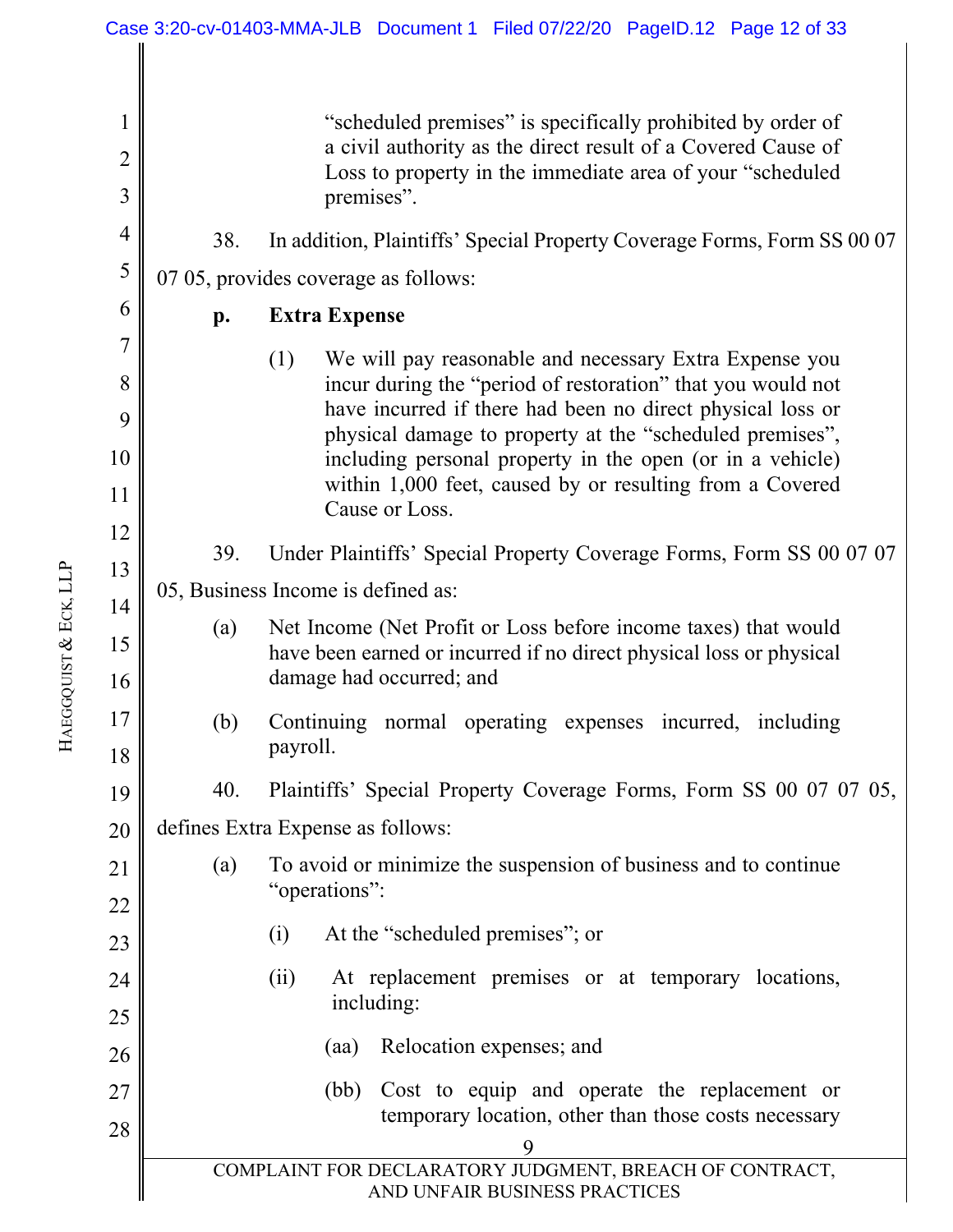| Case 3:20-cv-01403-MMA-JLB Document 1 Filed 07/22/20 PageID.13 Page 13 of 33 |                                                                                                                          |  |
|------------------------------------------------------------------------------|--------------------------------------------------------------------------------------------------------------------------|--|
|                                                                              |                                                                                                                          |  |
| $\mathbf 1$                                                                  | to repair or to replace damaged stock and equipment.                                                                     |  |
| $\overline{2}$                                                               |                                                                                                                          |  |
| 3                                                                            | To minimize the suspension of business if you cannot continue<br>(b)<br>"operations".                                    |  |
| 4                                                                            | To repair or replace any property; or<br>(c)<br>(i)                                                                      |  |
| 5                                                                            | (ii)<br>To research, replace or restore the lost information on                                                          |  |
| 6                                                                            | damaged "valuable papers and records"; to the extent it                                                                  |  |
| 7                                                                            | reduces the amount of loss that otherwise would have been<br>payable under this Additional Coverage or Additional        |  |
| 8                                                                            | Coverage o., Business Income.                                                                                            |  |
| 9                                                                            | We will only pay for Extra Expense that occurs within 12                                                                 |  |
| 10                                                                           | consecutive months after the date of direct physical loss or<br>physical damage. This Additional Coverage is not subject |  |
| 11                                                                           | to the Limits of Insurance.                                                                                              |  |
| 12                                                                           | Plaintiffs' Special Property Coverage Forms provide coverage for direct<br>41.                                           |  |
| 13                                                                           | physical loss of or physical damage to Covered Properties at the premises described                                      |  |
| 14                                                                           | in the Declarations (also called "scheduled premises" in this policy) caused by or                                       |  |
| 15                                                                           | resulting from a Covered Cause of Loss.                                                                                  |  |
| 16                                                                           | 42.<br>The interruption of Plaintiffs' and other Class members' businesses was                                           |  |
| 17                                                                           | not caused by any of the exclusions set forth in the applicable policies.                                                |  |
| 18                                                                           | 43.<br>Plaintiffs' policies contain Limited Fungi, Bacteria or Virus Coverage,                                           |  |
| 19                                                                           | which excludes remediation measures for a rot, bacteria, or virus infestation at the                                     |  |
| 20                                                                           | insured property, but covers such an infestation if it is caused by an otherwise covered                                 |  |
| 21                                                                           | peril.                                                                                                                   |  |
| 22                                                                           | Plaintiffs and all Class members have suffered a direct physical loss of,<br>44.                                         |  |
| 23                                                                           | and damage to, their properties because they have been unable to use their properties                                    |  |
| 24                                                                           | for their intended purposes.                                                                                             |  |
| 25<br>26                                                                     | 45.<br>Plaintiffs' Fungi, Bacteria or Virus Coverage provision in its policies do                                        |  |
| 27                                                                           | not exclude Plaintiffs' losses because the efficient proximate cause of losses was                                       |  |
| 28                                                                           |                                                                                                                          |  |
|                                                                              | 10                                                                                                                       |  |
|                                                                              | COMPLAINT FOR DECLARATORY JUDGMENT, BREACH OF CONTRACT,<br>AND UNFAIR BUSINESS PRACTICES                                 |  |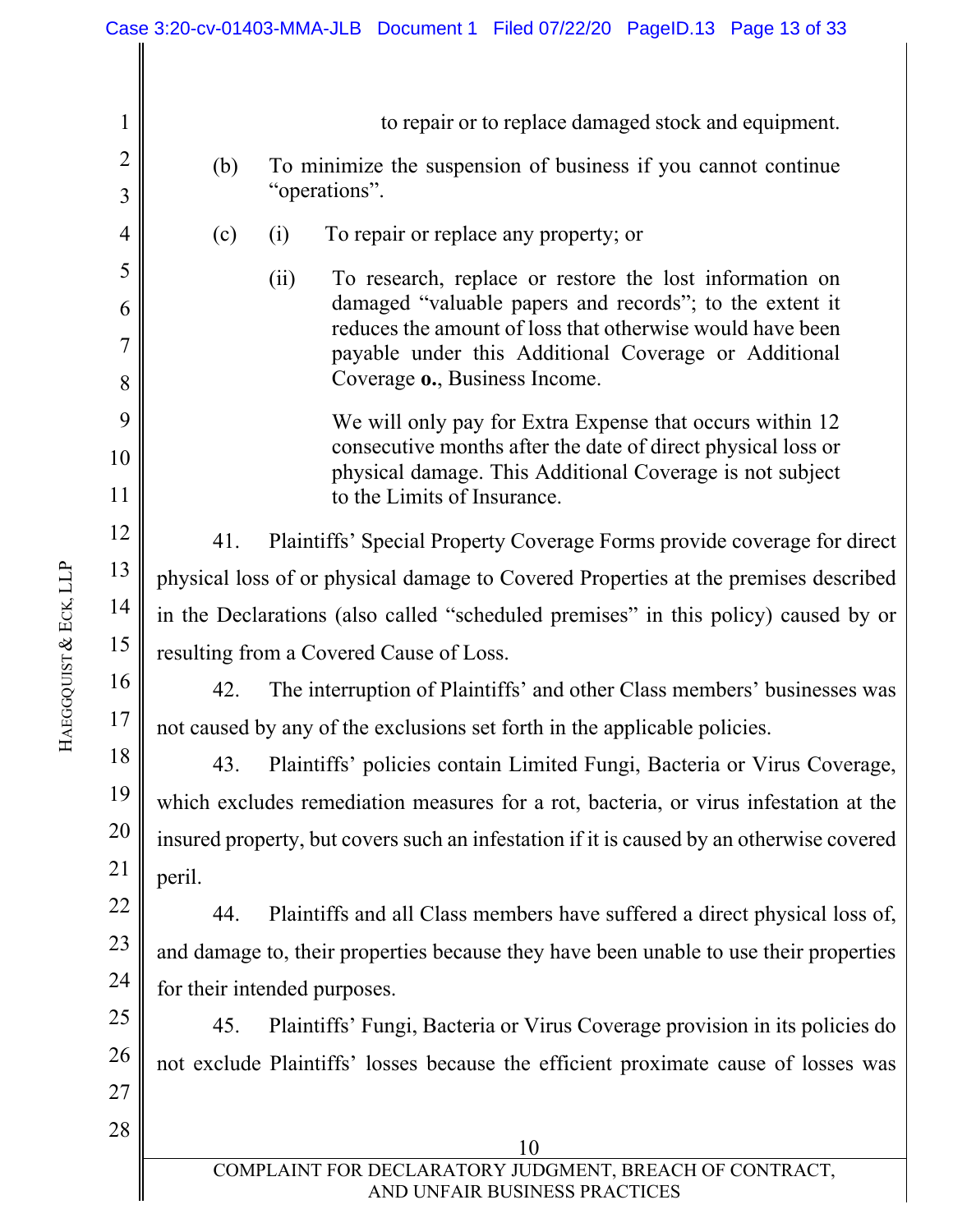precautionary measures taken by its state to prevent the spread of COVID-19 in the future, not because coronavirus was found on or around Plaintiffs' insured properties.

3 4 46. Notwithstanding the foregoing, by way of letter dated March 27, 2020, Hartford denied Plaintiff Good Times' claims for business interruption losses.

47. Notwithstanding the foregoing, Hartford also denied Plaintiff Ravive's claims for business interruption losses through a denial letter dated June 26, 2020.

7

1

2

5

6

8

9

10

11

12

13

14

15

21

## **D. Hartford's Denial of Plaintiffs' and Other Policyholders' Insurance Claims**

48. On or about March 20, 2020, Plaintiff Good Times requested insurance coverage from Hartford. Hartford notified Good Times by letter one week later, on March 27, 2020, that it was denying Good Times' claim for business interruption losses.

49. Likewise, on June 24, 2020, Plaintiff Ravive requested insurance coverage from Hartford. Hartford notified Ravive by letter two days later, on June 26, 2020, that it was denying Ravive's claim for business interruption losses.

16 17 18 50. Hartford denied Plaintiffs' claims without any inspection or review of either of Plaintiffs' physical locations or documents concerning their business activities in 2020.

19 20 51. Hartford has thereby waived any right to inspect these premises, deny coverage for any reason related to conditions at these locations, or raise any defense related to conditions at these locations or facts specific to Plaintiffs.

22 23 24 52. The speed with which Hartford denied Plaintiffs' claims indicates that Hartford could not have engaged in a good faith or reasonable investigation of the claims which included assessment of facts or issues relevant to Plaintiffs.

11 25 26 27 28 53. Hartford accepted the premiums paid by Plaintiffs with no intention of providing lost business income, physical damage, civil authority, or other applicable coverage for claims like these submitted by Plaintiffs and the proposed Class members, and which were denied by Hartford.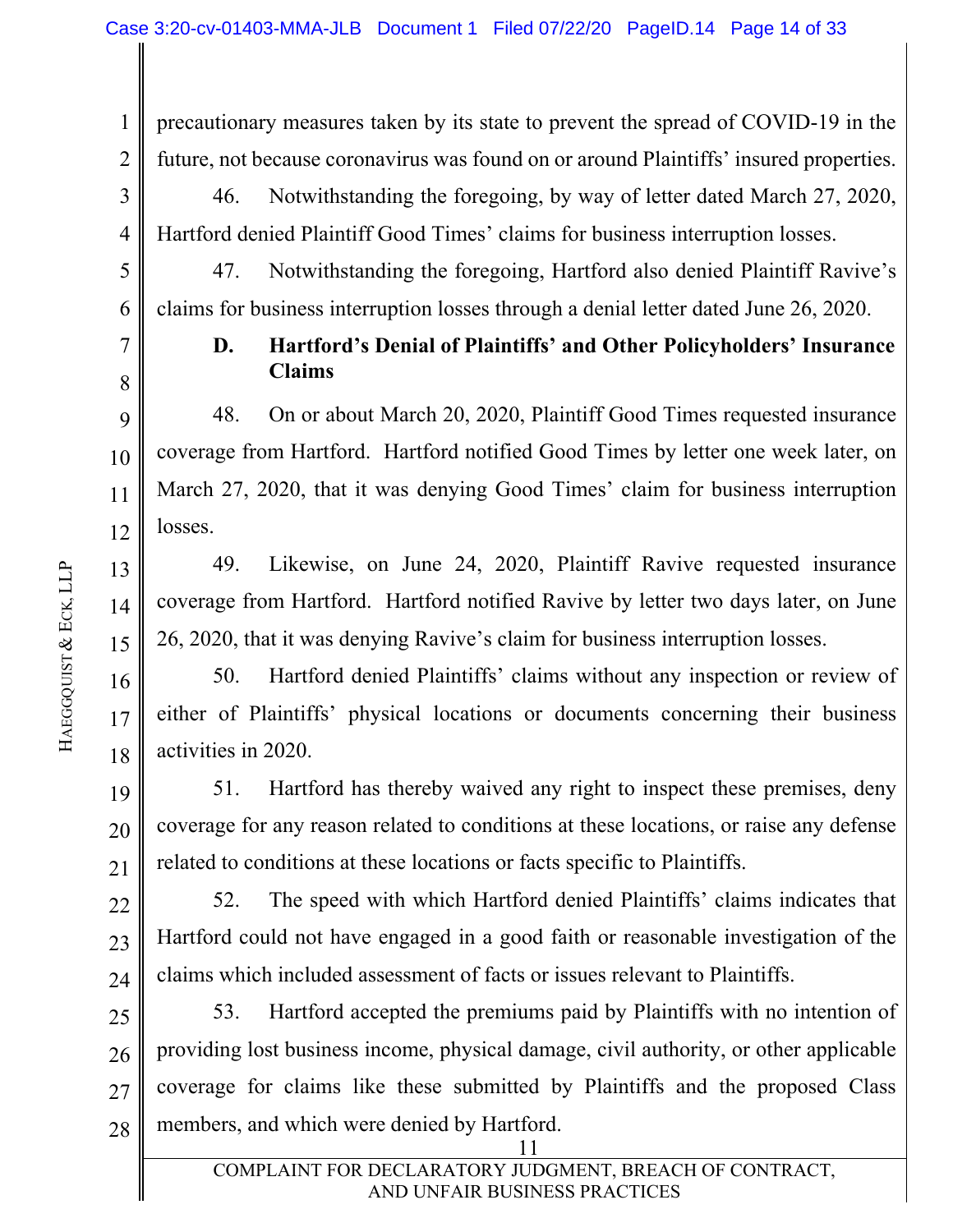1 2 3 4 54. Hartford's rejection of Plaintiffs' claims was part of Hartford's policy to limit its losses during this pandemic, despite the fact that the policies provide coverage for losses due to loss of use of property and from closure orders issued by civil authorities (among other coverage).

5 6 7

8

9

55. Although industry trade groups have argued that insurance companies do not have the funds to pay claims related to the Coronavirus and will require government assistance, the reality is that insurers are simply trying to minimize their exposure. Collectively, the U.S. property-casualty insurance industry has about \$800 billion in surplus, the industry term for assets minus liabilities.<sup>7</sup>

10 11 12 56. Despite the billions of dollars Hartford has collected in insurance premiums, it is categorically denying claims brought by businesses ordered to close following the Coronavirus.

13 14 15 16 17 57. Hartford's wrongful denials of Plaintiffs' claims were not isolated incidents. Rather, on information and belief, Hartford has engaged in the same misconduct with claims submitted by numerous Hartford's insureds who have suffered losses related to the Coronavirus pandemic and submitted claims which were categorically denied.

18 19 20 21 58. Plaintiffs' claims and those of the proposed Class all arise from a single course of conduct by Hartford: its systematic and blanket refusal to provide any coverage for business losses related to the COVID-19 pandemic and the related actions taken by civil authorities to suspend business operations.

28

22

23

<sup>25</sup>  26 7 Leslie Scism and Brody Mullins, *The Legal Fight Between Insurers and Businesses is Expanding*, *The Wall Street Journal*, (April 29, 2020), available at https://www.wsj.com/articles/the-legal-fight-between-insurers-and-businesses-is-

<sup>27</sup>  expanding-11588166775?mod=searchresults&page=1&pos=3 (last visited July 21, 2020).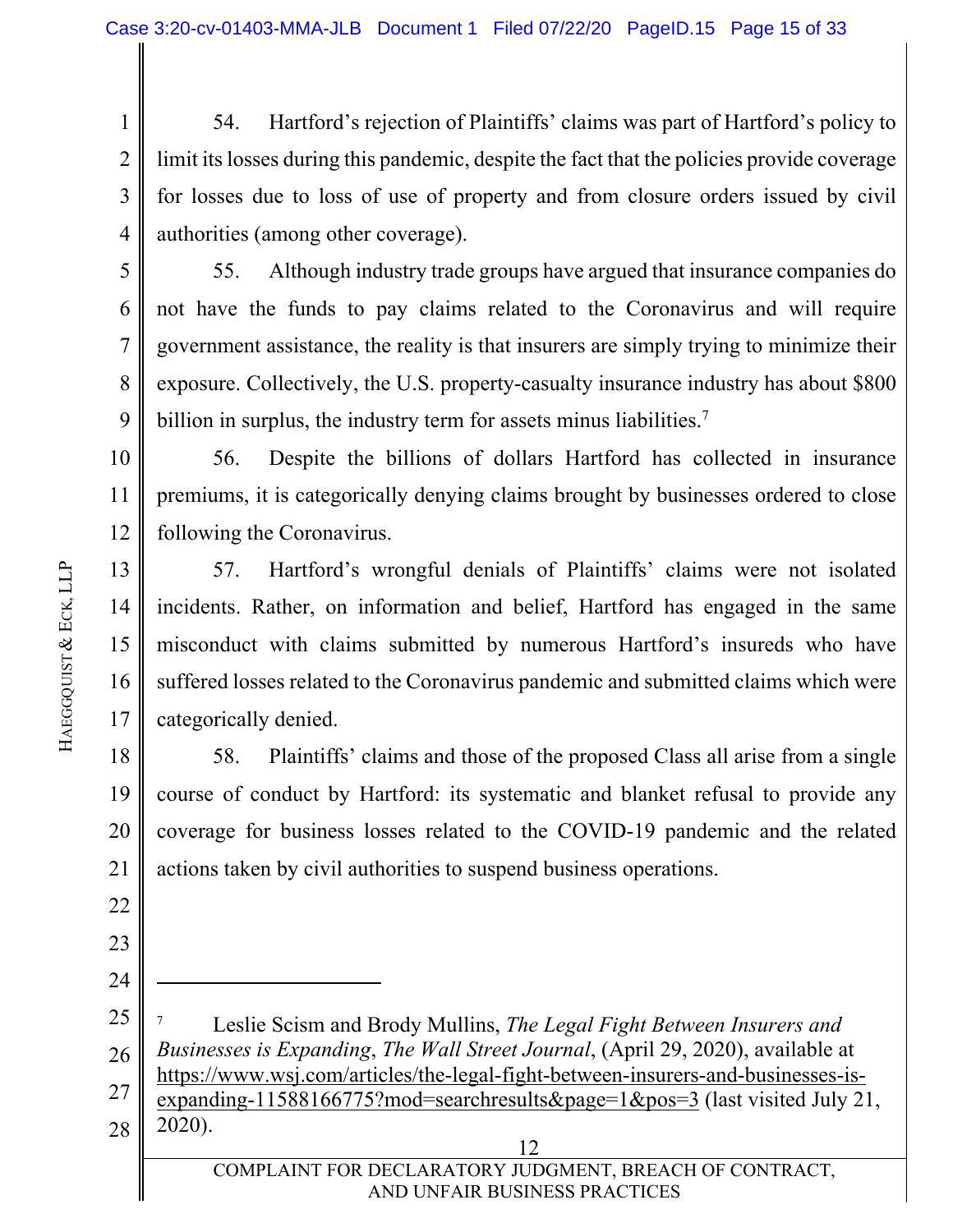1 2 3 59. Hartford's wrongful conduct has caused significant damage, and if left unchecked will continue to cause significant damage, to Plaintiffs and the other members of the proposed Class.

4

5

6

7

8

9

60. Hartford's categorical treatment, failure to investigate in good faith, and denial of Plaintiffs' and the Class members' claims appears to be part of a broader strategy being employed by the insurance industry generally, to broadly deny claims for business interruption coverage related to the Coronavirus pandemic, as has been widely reported by the media and resulted in numerous lawsuits brought by businesses against property insurance companies throughout the country.

10 11 12 13 14 61. Many small businesses that maintain commercial policies with business interruption coverage will have significant uninsured losses absent declaratory relief from this Court. Indeed, even if state and local governments re-open, small businesses will almost certainly still be under social-distancing mandates, and salons such as Good Times and Ravive, will continue to experience diminishing revenues.

15 16 17 18 19 20 62. A declaratory judgment is necessary to determine that the business income loss and extra expense coverage provided in standard Hartford commercial property insurance policies applies to the suspension, curtailment, and interruption of business operations resulting from Civil Authority Orders, and to prevent Plaintiffs and similarly situated Class members from being denied critical coverage for which they have paid premiums.

21

## **V. CLASS ACTION ALLEGATIONS**

22 23 24 25 63. Pursuant to Federal Rules of Civil Procedure ("Fed. R. Civ. P.")  $23(a)$ ,(b)(2), and (b)(3) Plaintiffs bring their claims on behalf of themselves and on behalf of all other persons similarly situated, and seek to represent the following "Nationwide Class" and "California Sub-Class":

26

64. The Nationwide Class is defined as:

27 28 All persons and entities who have entered into a standard commercial property insurance policy with a Hartford insurance carrier to insure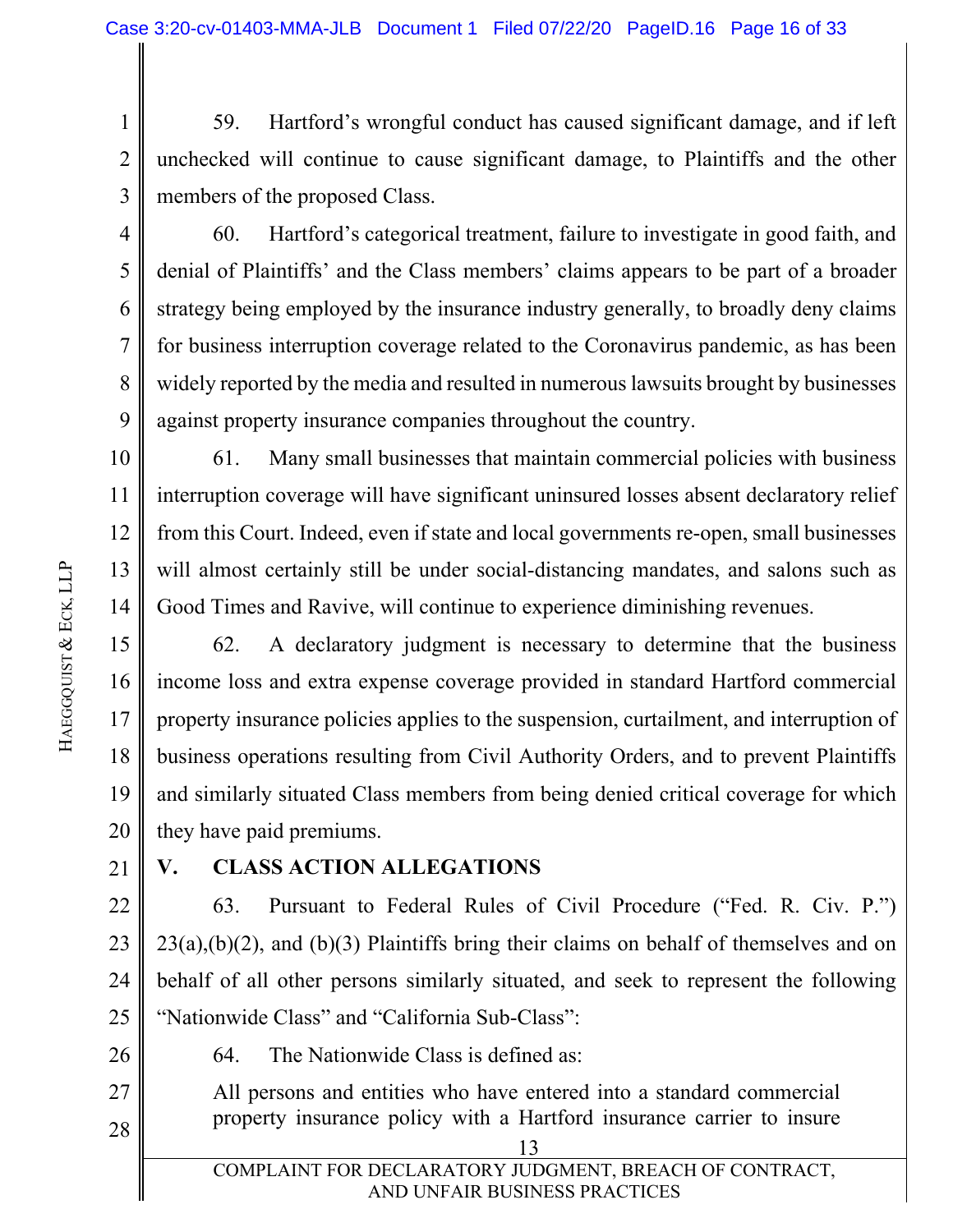property in the United States, where such policy provides for business income loss and extra expense coverage and does not exclude coverage for pandemics, and who have suffered losses due to measures put in place by a COVID-19 Civil Authority Order.

65. The California Sub-Class is defined as:

All persons and entities who have entered into a standard commercial property insurance policy with a Hartford insurance carrier to insure property in California, where such policy provides for business income loss and extra expense coverage and does not exclude coverage for pandemics, and who have suffered losses due to measures put in place by a COVID-19 Civil Authority Order.

66. Excluded from each of the Classes are the Defendants, their employees, officers, directors, legal representatives, heirs, successors, and wholly or partly owned subsidiaries or affiliated companies; Class Counsel and their employees; and the judicial officers and their immediate family members and associated court staff assigned to this case.

67. Plaintiffs reserve the right to modify, expand, or amend the definitions of the proposed Classes after discovery and before the Court determines whether class certification is appropriate.

18 19 68. Class certification of Plaintiffs' claims is appropriate because Plaintiffs can prove the elements of their claims on a class-wide basis using the same evidence as would prove those elements in individual actions alleging the same claims.

21

20

27

28

1

2

3

4

5

6

7

8

9

10

11

12

13

14

15

16

17

## **A. Numerosity: Rule 23(a)(1)**

22 23 24 25 26 69. This action satisfies the requirements of Fed. R. Civ. P.  $23(a)(1)$ . The Classes number at least in the hundreds and consist of geographically dispersed business entities who are insured for business interruption losses. Hartford sells many insurance policies nationwide and in the State of California and, therefore, joinder of the Class members is impracticable.

 14 COMPLAINT FOR DECLARATORY JUDGMENT, BREACH OF CONTRACT, AND UNFAIR BUSINESS PRACTICES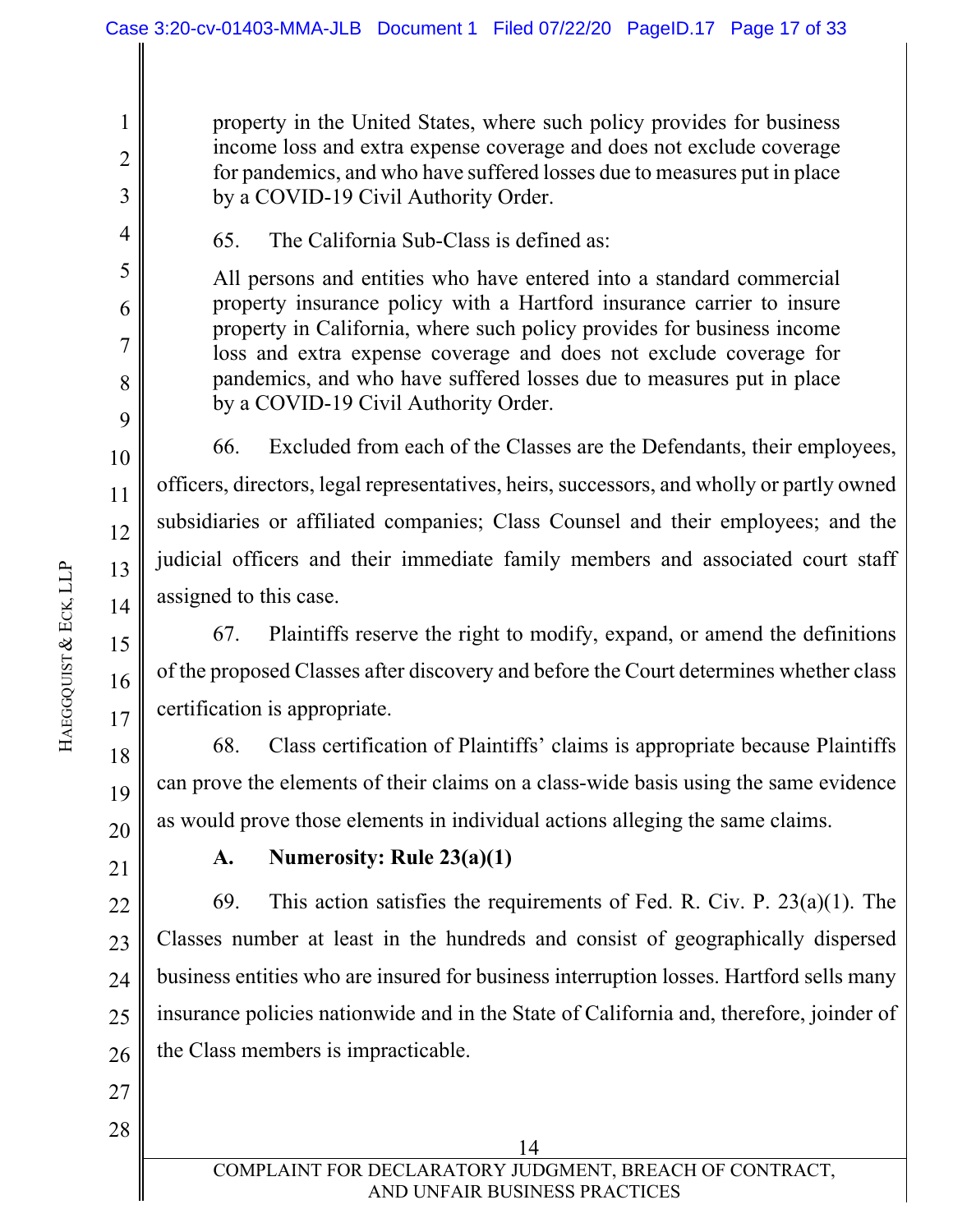1 2 3 4 5 70. The identity of Class members is ascertainable, as the names and addresses of all Class members can be identified in Hartford's or their agents' books and records. Plaintiffs anticipate providing appropriate notice to the certified Classes in compliance with Fed. R. Civ. P.  $23(c)(2)(A)$  and/or (B), to be approved by the Court after class certification, or pursuant to court order under Fed. R. Civ. P. 23(d).

6

7

8

9

10

11

12

13

14

15

16

17

18

19

20

21

22

23

24

25

26

27

### **B. Typicality: Rule 23(a)(3)**

71. This action satisfies the requirements of Fed. R. Civ. P. 23(a)(3) because Plaintiffs' claims are typical of the claims of each of the Class members, as all Class members were and are similarly affected and their claims arise from the same standard policy provisions entered into with Hartford. Each Class members' insurance policy contains the same form providing coverage for business income loss. None of the forms exclude coverage due to a governmental action intended to reduce the effect of the ongoing global pandemic. As a result, a declaratory judgment as to the rights and obligations under Plaintiffs' policies will address the rights and obligations of all Class members.

#### **C. Adequacy: Rule 23(a)(4)**

72. Plaintiffs will fairly and adequately represent and protect the interests of the Class and California Sub-Class members. Plaintiffs have retained counsel competent and experienced in complex class action litigation, including insurance coverage and other consumer protection litigation. Plaintiffs intend to prosecute this action vigorously. Neither Plaintiffs nor their counsel have interests that conflict with the interests of the other Class members.

## **D. Commonality and Predominance: Rule 23(a)(2)**

73. This action satisfies the requirements of Fed. R. Civ. P. 23(a)(2) because there are questions of law and fact that are common to each of the Classes. These common questions predominate over any questions affecting only individual Class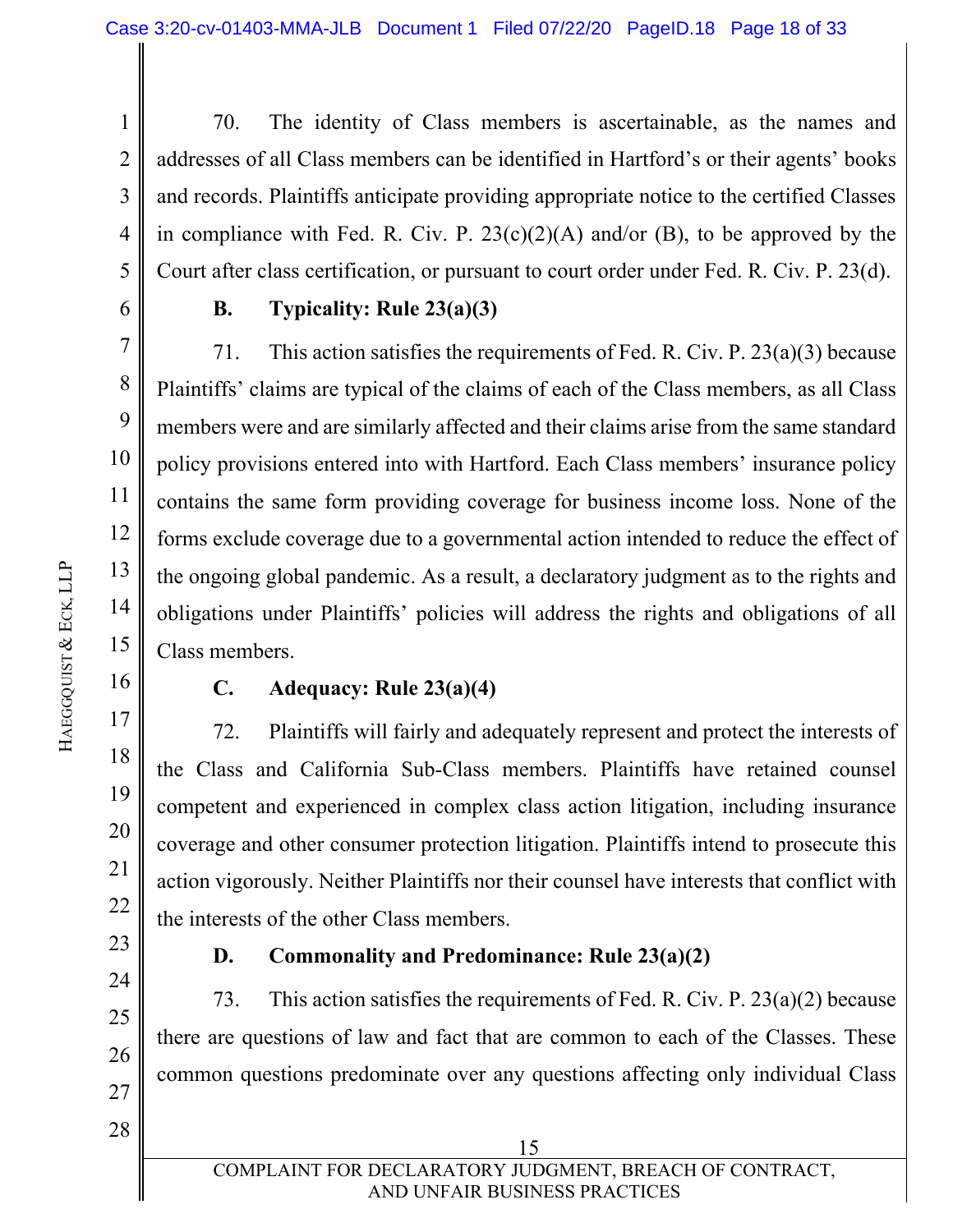1 2 members. The questions of law and fact common to the Classes include, but are not limited to:

3 4 5 6 (a) Whether there is an actual controversy between Plaintiffs and Hartford as to the rights, duties, responsibilities, and obligations of the parties under the business interruption coverage provisions in standard commercial property insurance policies;

7 8 9 (b) Whether measures to reduce the spread of the COVID-19 pandemic are excluded from Plaintiffs' and Class members' standard commercial property insurance policies;

10 11 12 (c) Whether the measures put in place by civil authorities to stop the spread of COVID-19 caused physical loss or damage to the covered commercial properties;

13 14 (d) Whether Hartford has breached the insurance policies with business interruption coverage by denying or intending to deny claims for coverage;

15 16 17 (e) Whether Hartford's violations of the standard commercial property insurance policies were committed intentionally, recklessly, or negligently and;

18 19 (f) Whether Plaintiffs and Class members suffered damages as a result of Hartford's breach.

20

### **E. Superiority of Class Action: Rule 23(b)(3)**

21 22 23 24 25 74. This action satisfies the requirements of Fed. R. Civ. P. 23(b)(3). A class action is superior to other available methods for the fair and efficient adjudication of the rights of the Class members. The joinder of individual Class members is impracticable because of the large number of Class members who purchased commercial property insurance policies from Hartford.

26 27 75. Because a declaratory judgment as to the rights and obligations under the uniform insurance policies will apply to all Class members, most or all Class members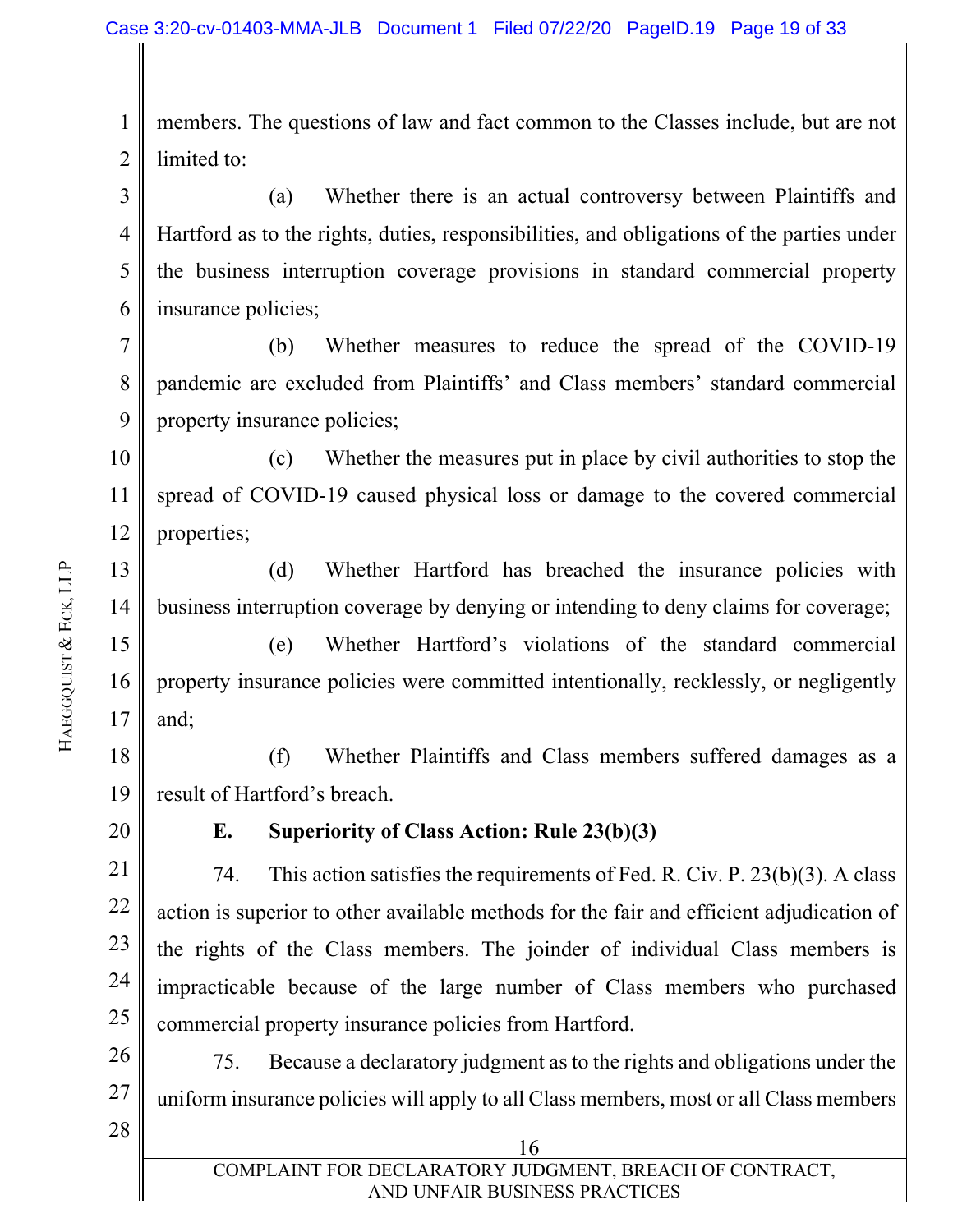1 2 3 would have no rational economic interest in individually controlling the prosecution of specific actions. The burden imposed on the judicial system by individual litigation, and to Hartford, by even a small fraction of the Class members, would be enormous.

76. In comparison to piecemeal litigation, class action litigation presents far fewer management difficulties, conserves the resources of both the judiciary and the parties, and protects the rights of each Class member more effectively. The benefits to the parties, the Court, and the public from class action litigation substantially outweigh the expenses, burdens, inconsistencies, economic infeasibility, and inefficiencies of individual litigation. Class adjudication is superior to other alternatives under Fed. R. Civ. P. 23(b)(3)(D). Class treatment will also avoid the substantial risk of inconsistent factual and legal determinations on the many issues in this lawsuit.

13 14 15 16 17 18 19 20 77. Fed. R. Civ. P. Rule 23 provides the Court with the authority and flexibility to maximize the efficiencies and benefits of the class mechanism and reduce management challenges. The Court may, on motion of Plaintiffs or on its own determination, certify nationwide and statewide classes for claims sharing common legal questions; use the provisions of Rule 23(c)(4) to certify particular claims, issues, or common questions of law or of fact for class-wide adjudication; certify and adjudicate bellwether class claims; and use Rule  $23(c)(5)$  to divide any class into Sub-Classes.

21 22 23 24 25 26 78. There are no individualized factual or legal issues for the court to resolve that would prevent this case from proceeding as a class action. Class action treatment will allow those who are similarly situated to litigate their claims in the manner that is most efficient and economical for the parties and the court. Plaintiffs are unaware of any difficulties that are likely to be encountered in the management of this action that would preclude its maintenance as a class action.

27 28

 17 COMPLAINT FOR DECLARATORY JUDGMENT, BREACH OF CONTRACT, AND UNFAIR BUSINESS PRACTICES

4

5

6

7

8

9

10

11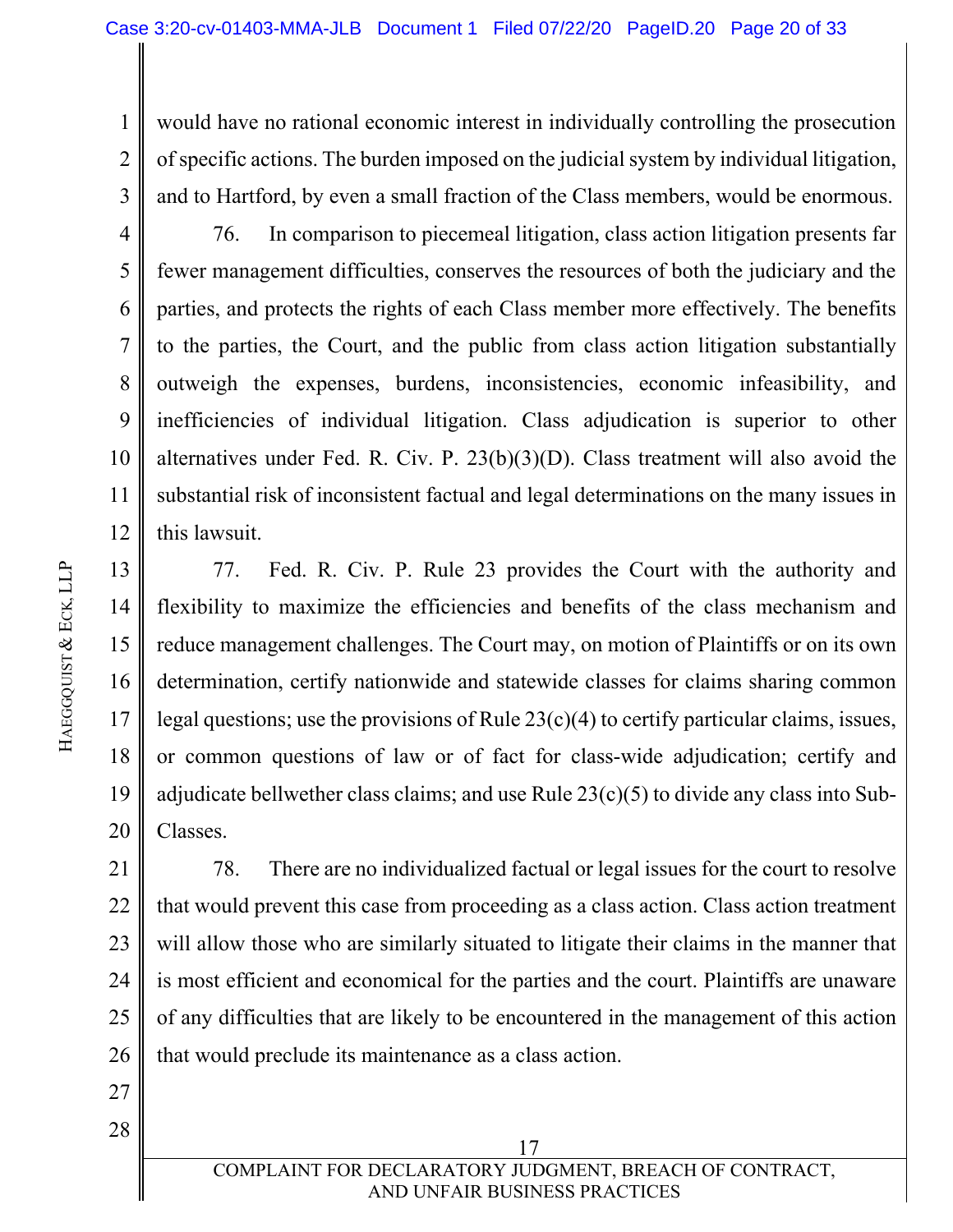2

3

4

5

6

7

8

9

10

11

12

13

14

15

16

17

18

19

20

21

22

23

24

25

1

## **F. Rule 23(b)(2) Certification**

79. This action satisfies the requirements of Fed. R. Civ. P. 23(b)(2). The prosecution of separate actions by individual Class members would create a risk of inconsistent or varying adjudication with respect to individual Class members that would establish incompatible standards of conduct for the Defendants.

80. In addition, the prosecution of separate actions by individual Class members would create a risk of adjudications with respect to them that would, as a practical matter, be dispositive of the interests of other Class members not parties to the adjudications, or substantially impair or impede their ability to protect their interests.

81. Defendants have also acted or refused to act on grounds generally applicable to the Class as a whole, thereby making appropriate final declaratory and/or injunctive relief with respect to the members of the Class as a whole.

# **VI. CAUSES OF ACTION**

## **COUNT I**

## **DECLARATORY JUDGMENT – BUSINESS INCOME COVERAGE (On Behalf of the Nationwide Class and California Sub-Class)**

82. Plaintiffs hereby reallege and incorporate by reference the allegations contained in the paragraphs above, as if fully set forth herein.

83. Plaintiffs bring this Count individually and on behalf of the other members of the Nationwide Class and California Sub-Class.

84. Plaintiffs' Hartford Policies, as well as those of the other Class members, are contracts under which Hartford was paid premiums in exchange for its contractual agreement to pay Plaintiffs', and the other Class members', losses for claims covered by the policies.

26 27 28 85. As part of standard business interruption coverage, Hartford agreed to pay for insureds' loss of Business Income sustained due to the necessary suspension of their operations during the "period of restoration." Hartford also agreed to pay its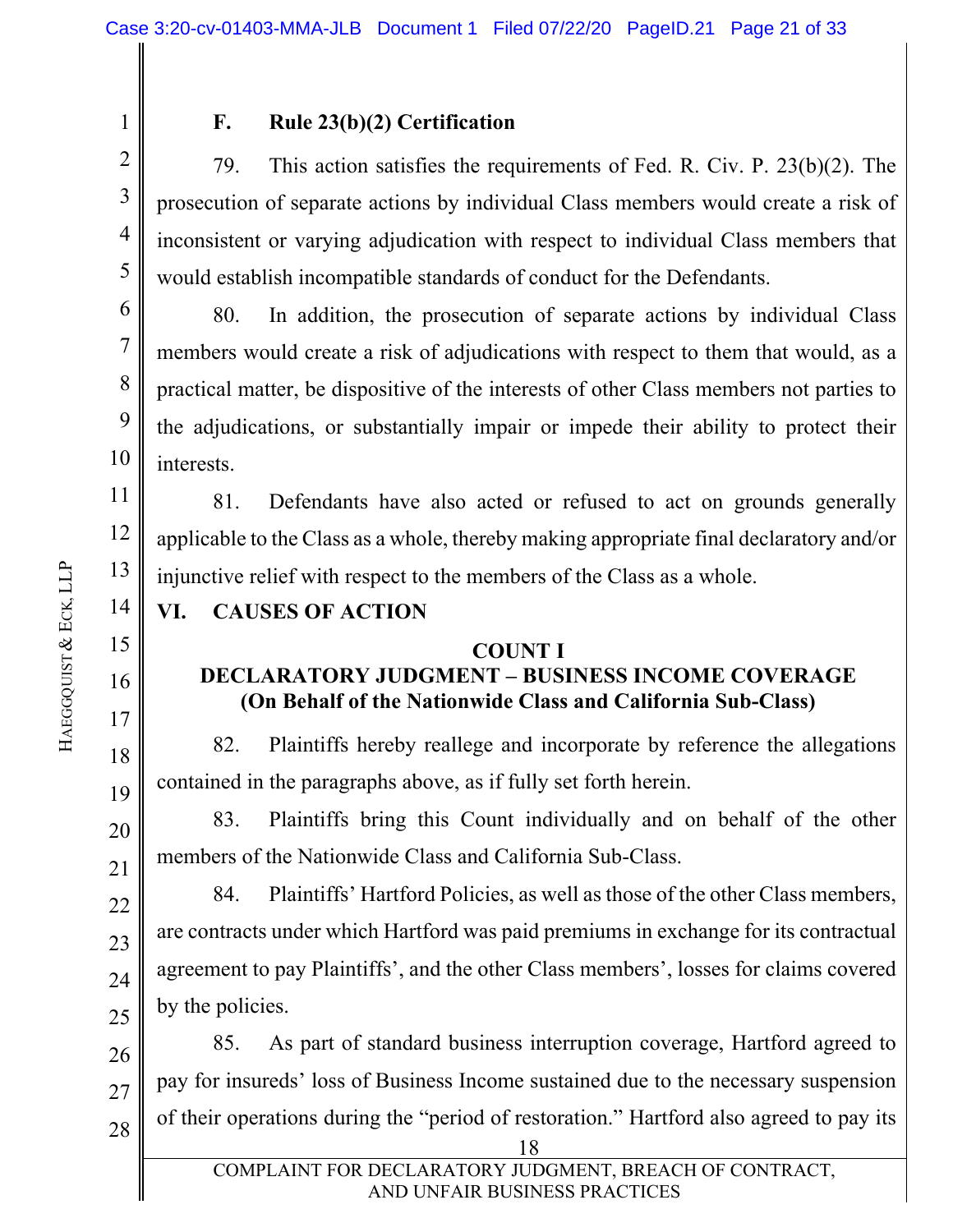1 2 3 4 5 insureds' actual loss of Business Income sustained due to the necessary "suspension of [their] operations" during the "period of restoration" caused by direct physical loss or damage. "Business Income" under the policies means the "Net Income (Net Profit or Loss before income taxes) that would have been earned or incurred," as well as "[c]ontinuing normal operating expenses incurred, including payroll."

6 7 8 9 10 86. The COVID-19 Civil Authority Orders caused direct physical loss and damage to Plaintiffs' and the other Class members' Covered Properties, requiring suspension of operations at the Covered Properties. Accordingly, losses caused by the COVID-19 Civil Authority Orders triggered the Business Income provision of Plaintiffs' and the other Class members' Hartford policies.

11 12 13 14 15 16 87. Plaintiffs and other Class members have complied with all applicable provisions of the policies and/or those provisions have been waived by Hartford or Hartford is estopped from asserting them. Yet Hartford has abrogated its insurance coverage obligations pursuant to the policies' clear and unambiguous terms and has wrongfully and illegally refused to provide the coverage to which Plaintiffs and Class members are entitled.

17 18 19 20 21 88. Hartford has denied Plaintiffs' and other Class members' claims for business interruption losses caused by COVID-19 Civil Authority Orders on a uniform and class-wide basis without individual bases or investigations, so the Court can render declaratory judgment regardless of whether a particular Class member has filed a claim.

22 23 24 25 89. An actual case or controversy exists regarding Plaintiffs' and the other Class members' rights and Hartford's obligations under the policies to pay for losses incurred by Plaintiffs and the other Class members in connection with the business interruption caused by COVID-19 Civil Authority Orders.

26 27 90. Pursuant to 28 U.S.C. §2201, Plaintiffs and other Class members seek a declaratory judgment from this Court as follows: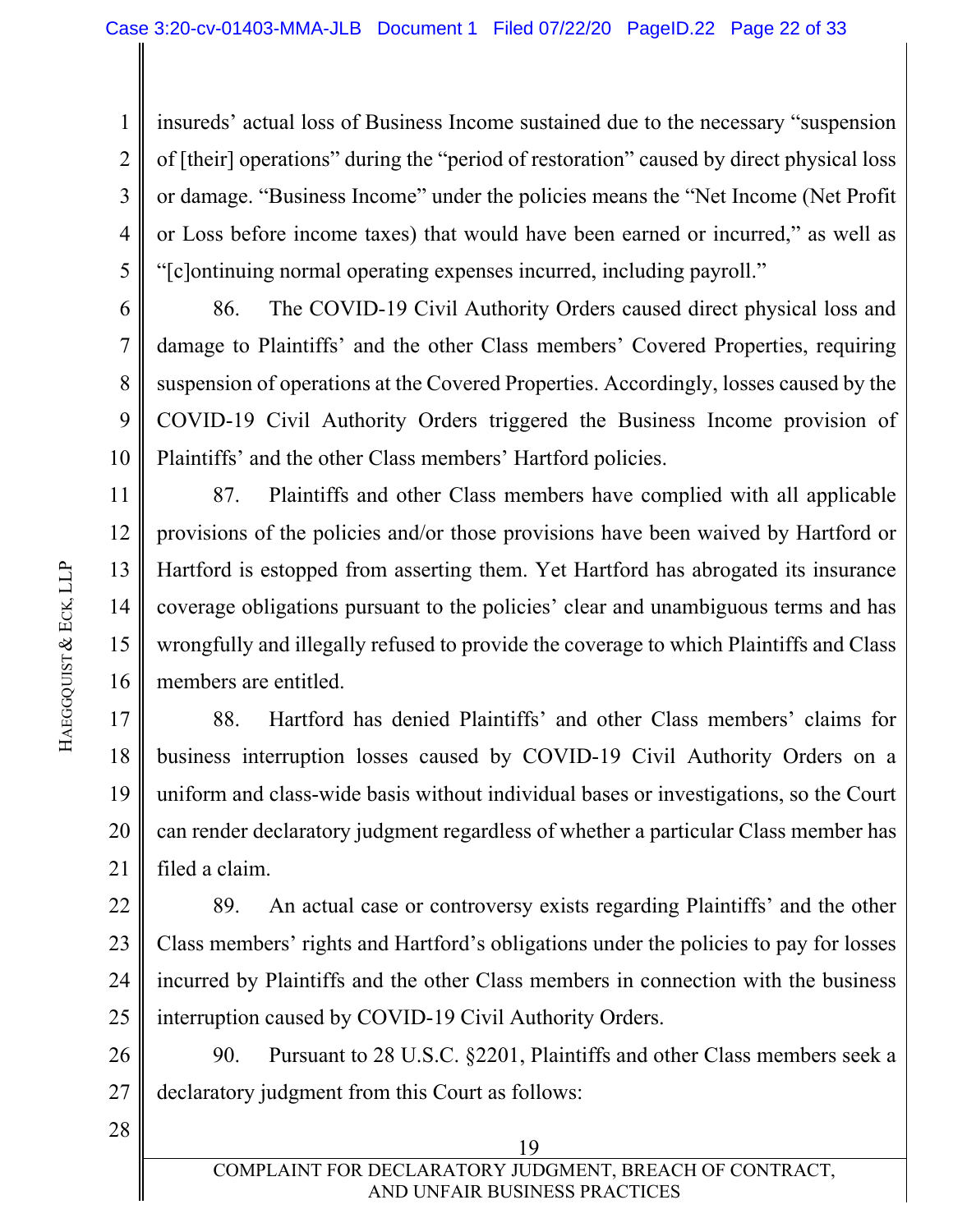1 2 3 (a) Plaintiffs' and the other Class members' Business Income losses incurred due to COVID-19 Civil Authority Orders are insured losses under their Hartford policies; and

4 5 6 7 8 (b) Hartford is obligated to pay Plaintiffs and other Class members for the full amount of their Business Income losses (up to the maximum allowable amount under the policies) incurred in connection with the COVID-19 Civil Authority Orders during the period of restoration and the necessary interruption of their businesses stemming therefrom.

#### **COUNT II BREACH OF CONTRACT – BUSINESS INCOME COVERAGE (On Behalf of the Nationwide Class and California Sub-Class)**

91. Plaintiffs hereby reallege and incorporate by reference the allegations contained in the paragraphs above, as if fully set forth herein.

92. Plaintiffs bring this Count individually and on behalf of the other members of the Nationwide Class and California Sub-Class.

93. Plaintiffs' Hartford Policies, as well as those of other Class members, are contracts under which Hartford was paid premiums in exchange for its promise to pay Plaintiffs', and the other Class members', losses for claims covered by the policies.

94. As part of standard business interruption coverage, Hartford agreed to pay for insureds' actual loss of Business Income sustained due to the necessary suspension of their operations during the "period of restoration." Hartford also agreed to pay its insureds' actual loss of Business Income sustained due to the necessary "suspension of [their] operations" during the "period of restoration" caused by direct physical loss or damage. "Business Income" under the policies means the "Net Income (Net Profit or Loss before income taxes) that would have been earned or incurred," as well as "[c]ontinuing normal operating expenses incurred, including payroll."

28

9

10

11

12

13

14

15

16

17

18

19

20

21

22

23

24

25

26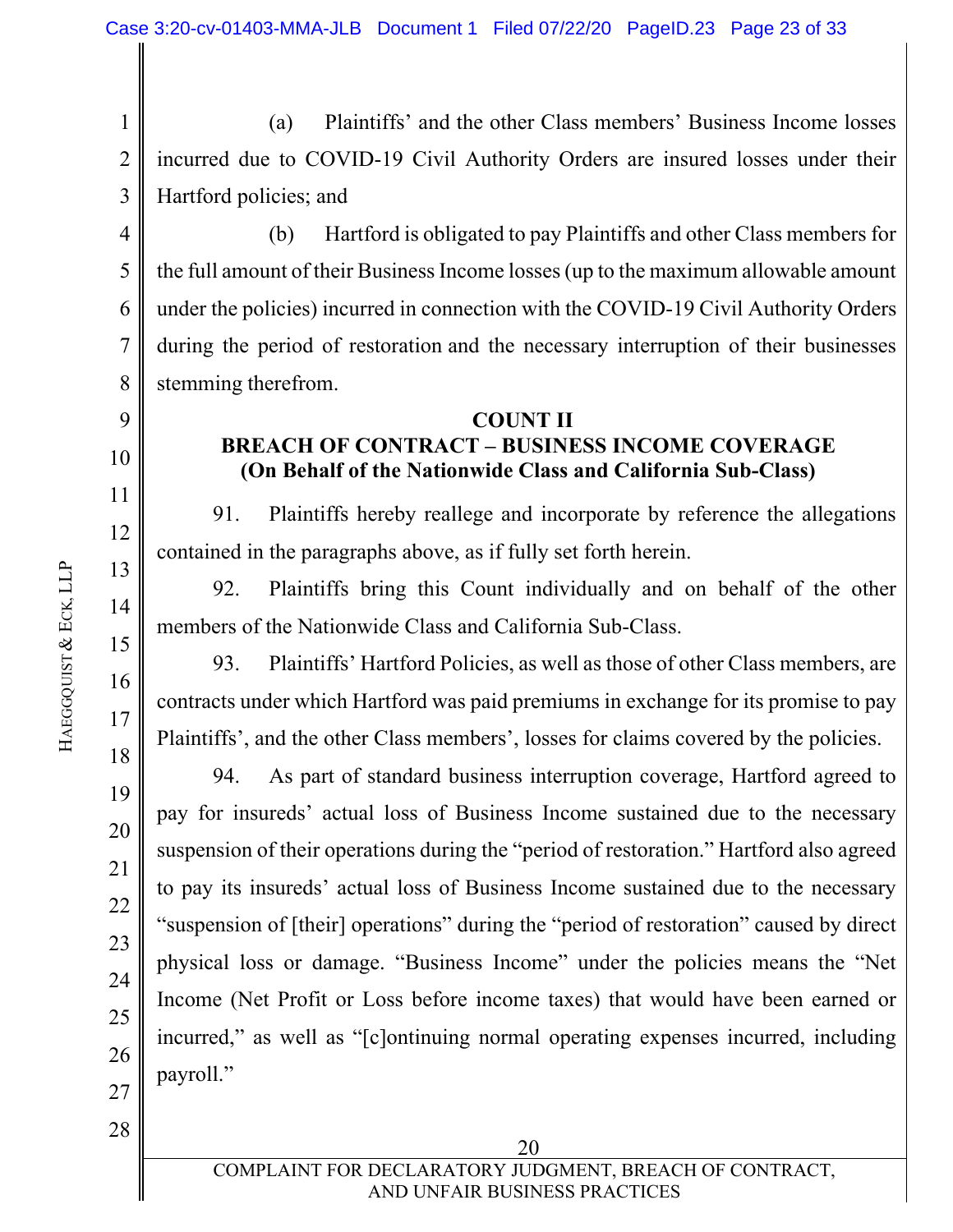1 2 3 4 5 95. The COVID-19 Civil Authority Orders caused direct physical loss and damage to Plaintiffs' and the other Class members' Covered Properties, requiring suspension of operations at the Covered Properties. Accordingly, losses caused by the COVID-19 Civil Authority Orders triggered the Business Income provision of Plaintiffs' and the other Class members' Hartford policies.

6 7 8 9 10 11 12 96. Plaintiffs and the other Class members have complied with all applicable provisions of their policies and/or those provisions have been waived by Hartford and/or Hartford is estopped from asserting them. Yet Hartford has abrogated its insurance coverage obligations under the policies' clear and unambiguous terms. By denying coverage for any Business Income loss incurred by Plaintiffs or other Class members as a result of the COVID-19 Civil Authority Orders, Hartford has breached its coverage obligations under the policies.

97. As a result of Hartford's breaches of contract, Plaintiffs and other Class members have sustained substantial damages for which Hartford is liable in an amount to be established at trial.

#### **COUNT III**

# **DECLARATORY JUDGMENT – CIVIL AUTHORITY COVERAGE** (**On Behalf of the Nationwide Class and California Sub-Class)**

98. Plaintiffs hereby reallege and incorporate by reference the allegations contained in the paragraphs above, as if fully set forth herein.

99. Plaintiffs bring this Count individually and on behalf of the other members of the Nationwide Class and California Sub-Class.

100. Plaintiffs' Hartford Policies, as well as those of other Class members, are contracts under which Hartford was paid premiums in exchange for its promise to pay Plaintiffs', and other Class members', losses for claims covered by the policies.

25 26 27 28 101. Plaintiffs' Hartford Policies provide for "Civil Authority" coverage, which promises to pay "the actual loss of Business Income you sustain and necessary Extra Expense caused by action of civil authority that prohibits access to the described

13

14

15

16

17

18

19

20

21

22

23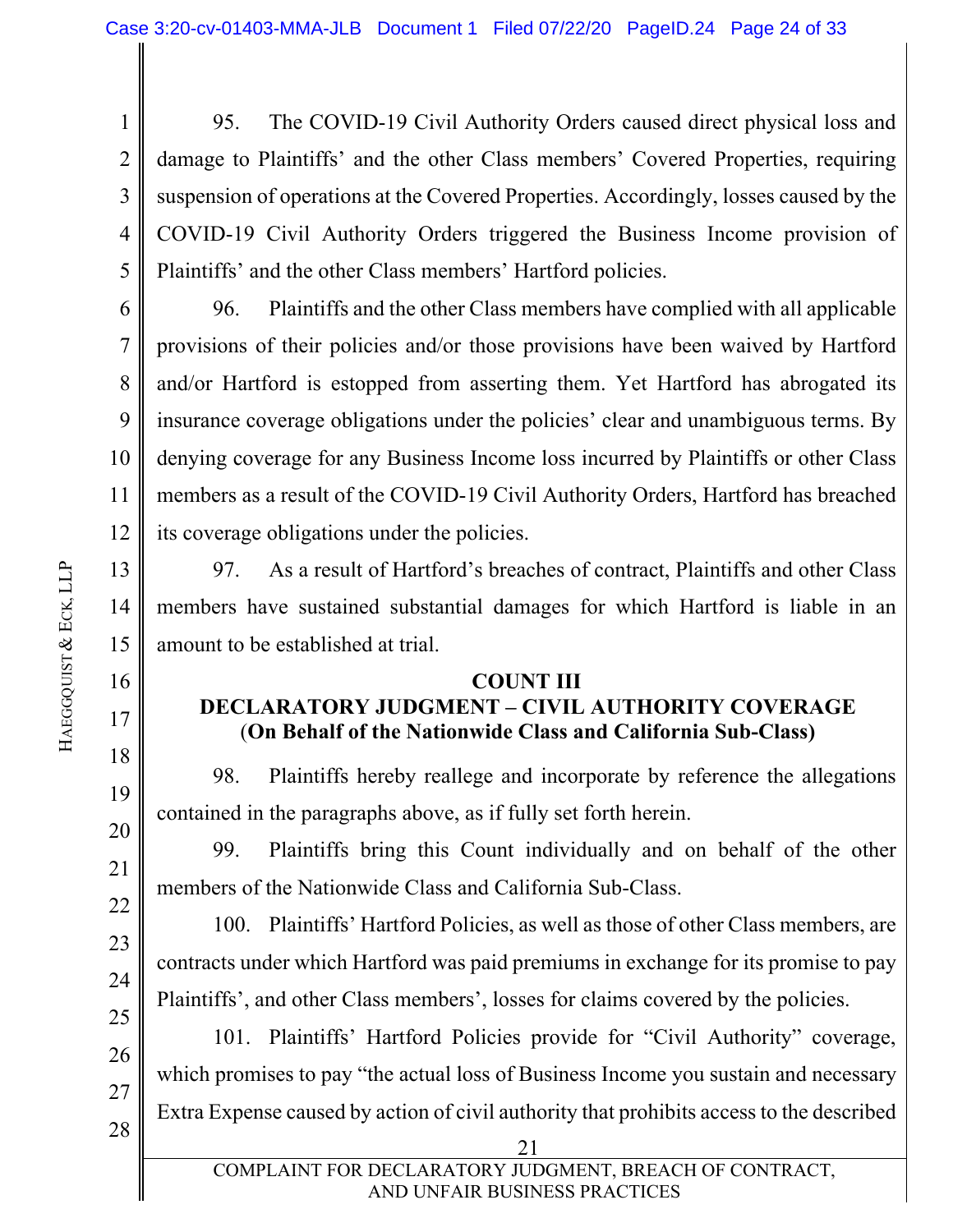1 2 3 4 premises due to direct physical loss of or damage to property, other than at the described premises, caused by or resulting from any Covered Cause of Loss." Accordingly, the COVID-19 Civil Authority Orders triggered the Civil Authority provision under Plaintiffs' and the other Class members' Hartford policies.

10 102. Plaintiffs and Class members have complied with all applicable provisions of the policies and/or those provisions have been waived by Hartford and/or Hartford is estopped from asserting them. Yet Hartford has abrogated its insurance coverage obligations under the policies' clear and unambiguous terms and has wrongfully and illegally refused to provide coverage to which Plaintiffs and Class members are entitled.

11 12 13 14 103. Hartford has denied claims related to COVID-19 on a uniform and classwide basis without individual bases or investigations, so the Court can render declaratory judgment regardless of whether a particular Class member has filed a claim.

15 16 17 18 19 20 104. An actual case or controversy exists regarding Plaintiffs' and other Class members' rights and Hartford's obligations under the policies to reimburse Plaintiffs and other Class members for the full amount of covered Civil Authority losses incurred by Plaintiffs and other Class members in connection with COVID-19 Civil Authority Orders and the necessary interruption of their businesses stemming therefrom.

21 22 105. Pursuant to 28 U.S.C. §2201, Plaintiffs and other Class members seek a declaratory judgment from this Court declaring the following:

23 24 25 26 (a) Plaintiffs' and other Class members' Civil Authority losses incurred in connection with COVID-19 Civil Authority Orders and the necessary interruption of their businesses stemming therefrom are insured losses under their policies; and

27

28

<u>22</u> COMPLAINT FOR DECLARATORY JUDGMENT, BREACH OF CONTRACT, AND UNFAIR BUSINESS PRACTICES

5

6

7

8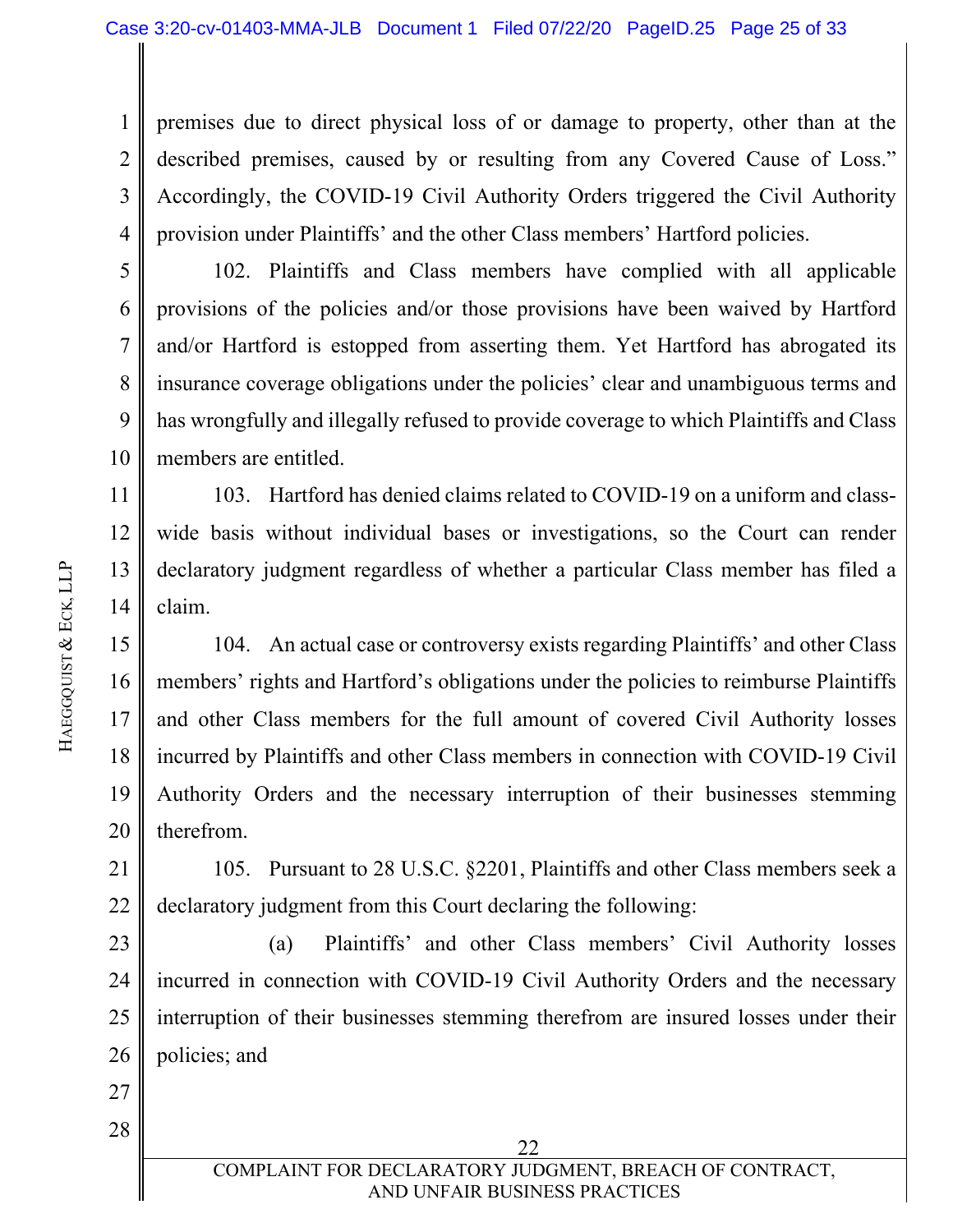1 2 3 4 (b) Hartford is obligated to pay Plaintiffs and other Class members for the full amount of their Civil Authority losses (up to the maximum allowable amount under the policies) incurred in connection with the COVID-19 Civil Authority Orders and the necessary interruption of their businesses stemming therefrom.

#### **COUNT IV**

# **BREACH OF CONTRACT – CIVIL AUTHORITY COVERAGE (On Behalf of the Nationwide Class and California Sub-Class)**

106. Plaintiffs hereby reallege and incorporate by reference the allegations contained in the paragraphs above, as if fully set forth herein.

107. Plaintiffs bring this Count individually and on behalf of the other members of the Nationwide Class and California Sub-Class.

108. Plaintiffs' Hartford Policies, as well as those of other Class members, are contracts under which Hartford was paid premiums in exchange for its promise to pay Plaintiffs', and the other Class Members', losses for claims covered by the policies.

109. Plaintiffs' Hartford Policies provide for "Civil Authority" coverage, which promises to pay "the actual loss of Business Income you sustain and necessary Extra Expense caused by action of civil authority that prohibits access to the described premises due to direct physical loss of or damage to property, other than at the described premises, caused by or resulting from any Covered Cause of Loss." Accordingly, the COVID-19 Civil Authority Orders triggered the Civil Authority provision under Plaintiffs' and the other Class members' Hartford policies.

110. Plaintiffs and the other Class members have complied with all applicable provisions of the policies and/or those provisions have been waived by Hartford and/or Hartford is estopped from asserting them. Yet Hartford has abrogated its insurance coverage obligations under the policies' clear and unambiguous terms. By denying coverage for any business losses incurred by Plaintiffs and other Class members in connection with the COVID-19 Civil Authority Orders, Hartford has breached its coverage obligations under the policies.

5

6

7

8

9

10

11

12

13

14

15

16

17

18

19

20

21

22

23

24

25

26

27

28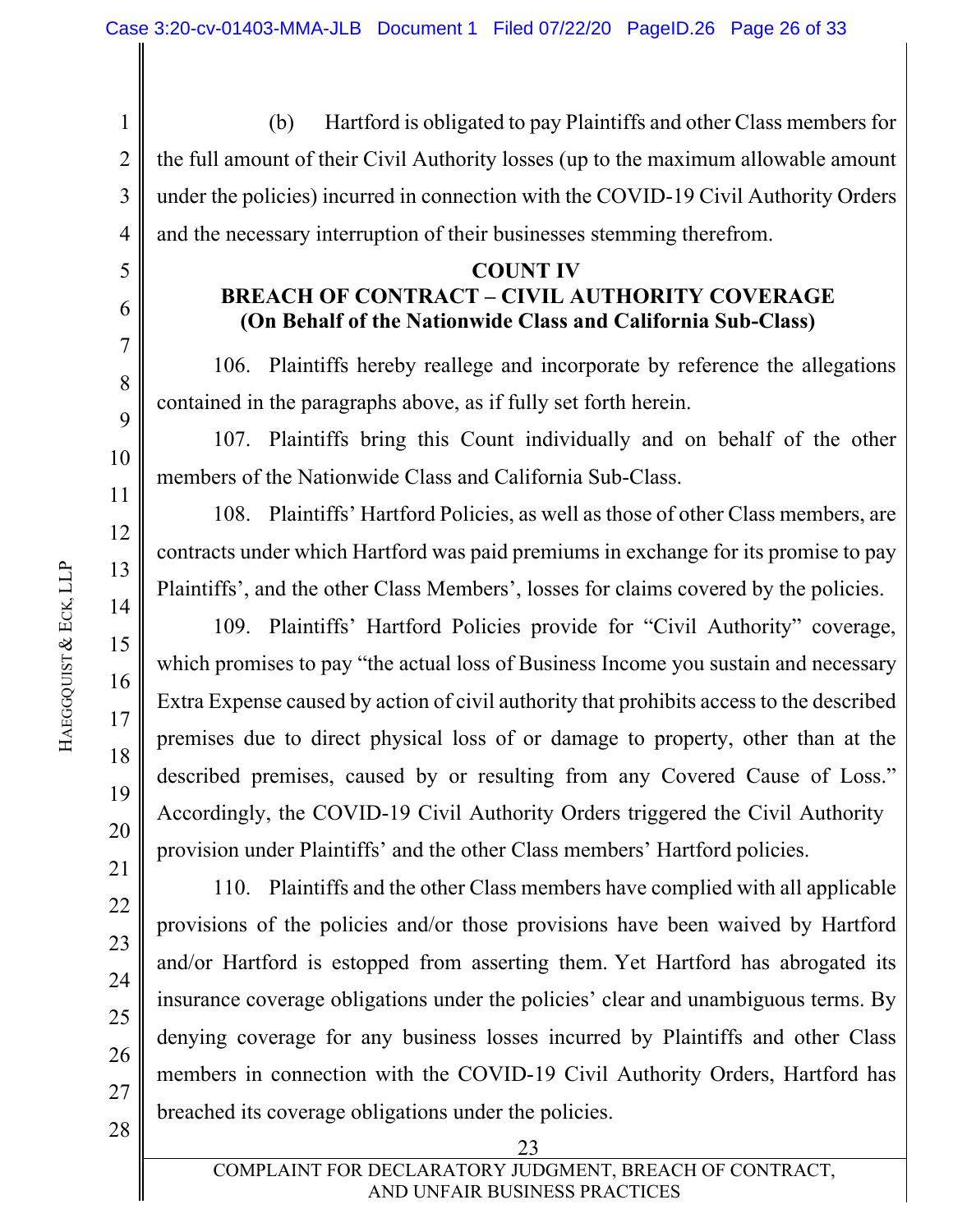1 2 3 111. As a result of Hartford's breaches of contract, Plaintiffs and other Class members have sustained substantial damages for which Hartford is liable in an amount to be established at trial.

#### **COUNT V**

## **DECLARATORY JUDGMENT – EXTRA EXPENSE COVERAGE (On Behalf of the Nationwide Class and California Sub-Class)**

112. Plaintiffs hereby reallege and incorporate by reference the allegations contained in the paragraphs above, as if fully set forth herein.

113. Plaintiffs bring this Count individually and on behalf of the other members of the Nationwide Class and the California Sub-Class.

114. Plaintiffs' Hartford Policies, as well as those of other Class Members, are contracts under which Hartford was paid premiums in exchange for its promise to pay Plaintiffs', and other Class members', losses for claims covered by the policies.

115. Plaintiffs' Hartford Policies provide that Hartford would pay necessary Extra Expense that its insureds incur during the "period of restoration" that the insureds would not have incurred if there had been no direct physical loss or damage to the described premises. "Extra Expense" means expenses "[t]o avoid or minimize the suspension of business and to continue 'operations,'" and to repair or replace property. Due to the COVID-19 Civil Authority Orders, Plaintiffs and other Class members incurred Extra Expense at their Covered Properties.

116. Plaintiffs and other Class members have complied with all applicable provisions of the policies and/or those provisions have been waived by Hartford and/or Hartford is estopped from asserting them. Yet Hartford has abrogated its insurance coverage obligations under the policies' clear and unambiguous terms and has wrongfully and illegally refused to provide coverage to which Plaintiffs and Class members are entitled.

26 28 117. Hartford has denied claims related to COVID-19 on a uniform and classwide basis without individual bases or investigations, so the Court can render

4

5

6

7

8

9

10

11

12

13

14

15

16

17

18

19

20

21

22

23

24

25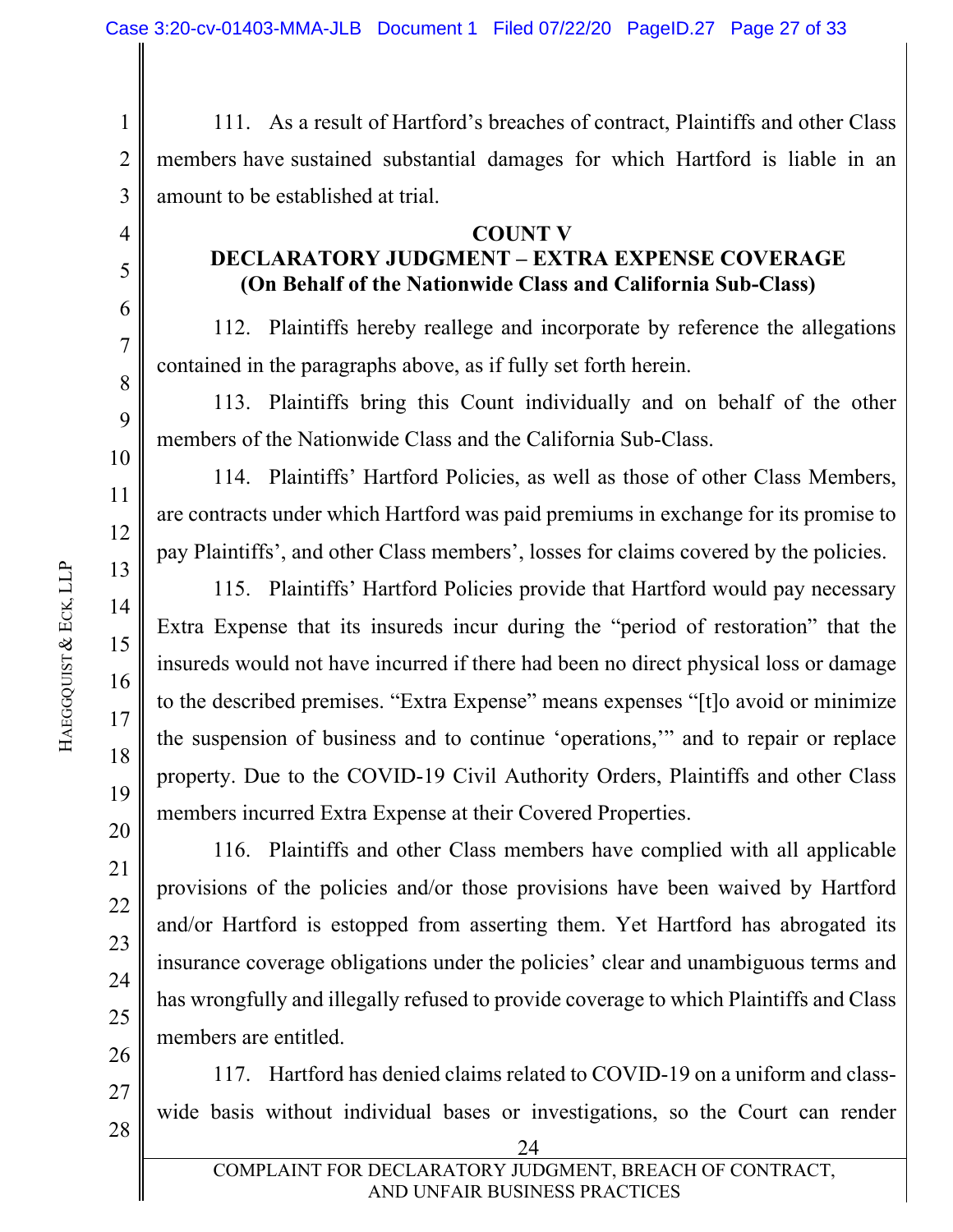1 2 declaratory judgment regardless of whether a particular Class member has filed a claim.

3 4 5 6 7 118. An actual case or controversy exists regarding Plaintiffs' and other Class members' rights and Hartford's obligations under the policies to reimburse Plaintiffs and the other Class members for the full amount of Extra Expense losses incurred by Plaintiffs and Class members in connection with COVID-19 Civil Authority Orders and the necessary interruption of their businesses stemming therefrom.

8 9 119. Pursuant to 28 U.S.C. §2201, Plaintiffs and other Class members seek a declaratory judgment from this Court declaring the following:

10 11 12 13 (a) Plaintiffs' and other Class members' Extra Expense losses incurred in connection with the COVID-19 Civil Authority Orders and the necessary interruption of their businesses stemming therefrom are insured losses under their policies; and

14 15 16 17 (b) Hartford is obligated to pay Plaintiffs and other Class members for the full amount of their Extra Expenses losses (up to the maximum allowable amount under the policies) in connection with the COVID- 19 Civil Authority Orders and the necessary interruption of their businesses stemming therefrom.

#### **COUNT VI BREACH OF CONTRACT – EXTRA EXPENSE COVERAGE (On Behalf of the Nationwide Class and California Sub-Class)**

120. Plaintiffs hereby reallege and incorporate by reference the allegations contained in the paragraphs above, as if fully set forth herein.

121. Plaintiffs bring this Count individually and on behalf of the other members of the Nationwide Class and California Sub-Class.

122. Plaintiffs' Hartford Policies, as well as those of the other Class members, are contracts under which Hartford was paid premiums in exchange for its promise to pay Plaintiffs', and the other Class members', losses for claims covered by the policy.

28

18

19

20

21

22

23

24

25

26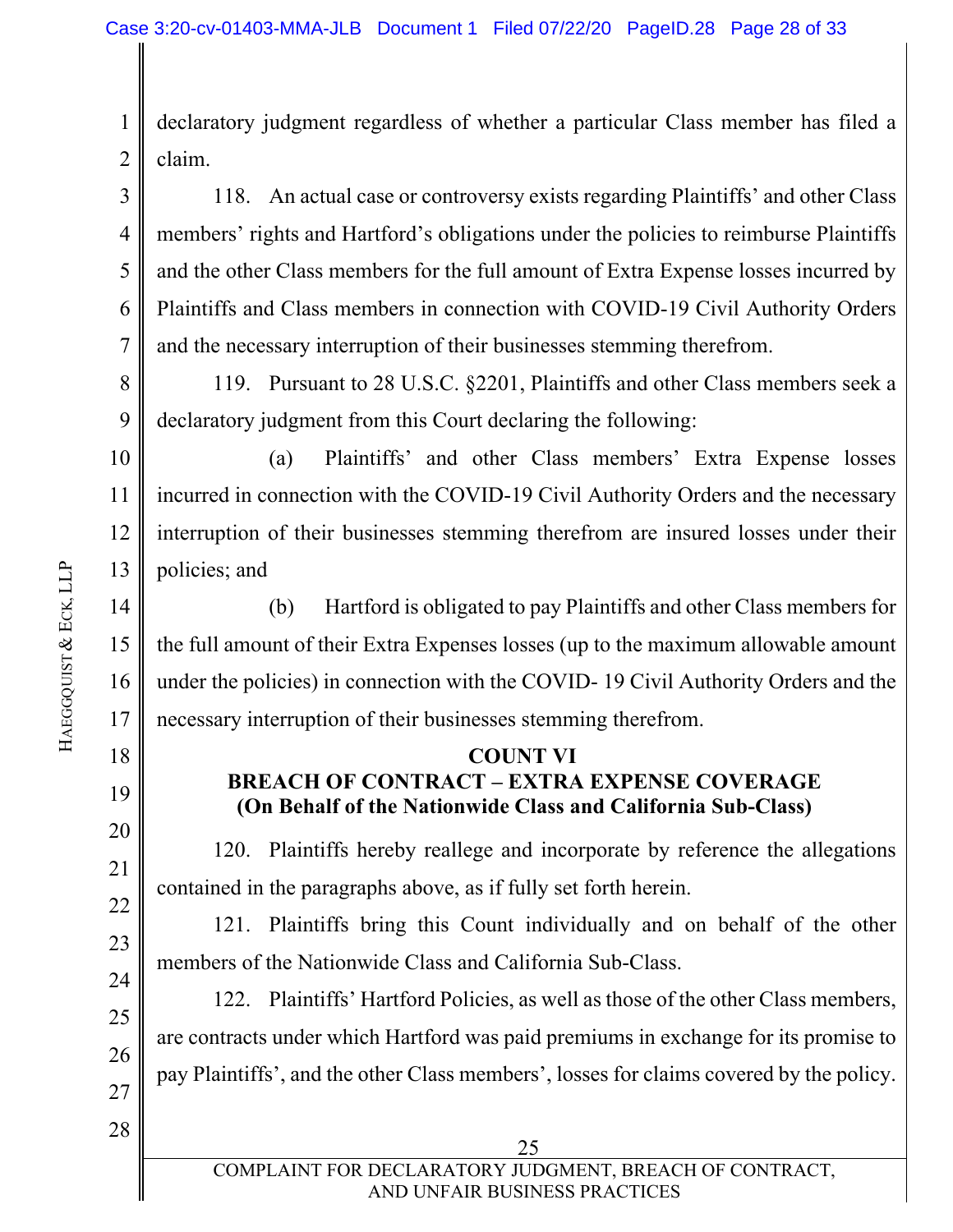1 2 3 4 5 6 7 123. Plaintiffs' Hartford Policies provide that Hartford agreed to pay necessary Extra Expense that it incurred during the "period of restoration" that would not have incurred if there had been no direct physical loss or damage to the described premises. "Extra Expense" means expenses "[t]o avoid or minimize the suspension of business and to continue 'operations,'" and to repair or replace property. Due to the COVID-19 Civil Authority Orders, Plaintiffs and other Class members incurred Extra Expense at their Covered Properties.

8 9 10 11 124. Plaintiffs and other Class members have complied with all applicable provisions of the policies and/or those provisions have been waived by Hartford and/or Hartford is estopped from asserting them. Yet Hartford has abrogated its insurance coverage obligations under the policies' clear and unambiguous terms.

12 13 14 125. By denying coverage for any business losses incurred by Plaintiffs and other Class members in connection with the COVID-19 Civil Authority Orders, Hartford has breached its coverage obligations under the policies.

15 16 17 126. As a result of Hartford's breaches of the policies, Plaintiffs and the other Class members have sustained substantial damages for which Hartford is liable in an amount to be established at trial.

## **COUNT VII UNFAIR BUSINESS PRACTICES UNDER BUS. & PROF. CODE §17200,** *ET SEQ***. (On Behalf of Plaintiffs and the California Sub-Class)**

22 127. Plaintiffs hereby reallege and incorporate by reference the allegations contained in the paragraphs above, as if fully set forth herein.

23 24 128. Plaintiffs bring this Count individually and on behalf of the other members of the Nationwide Class and California Sub-Class.

25 26 27 129. By its conduct, Hartford has engaged in unlawful, unfair, and fraudulent business practices in violation of California Business & Professions Code §17200, *et seq*. (the "UCL")

28

18

19

20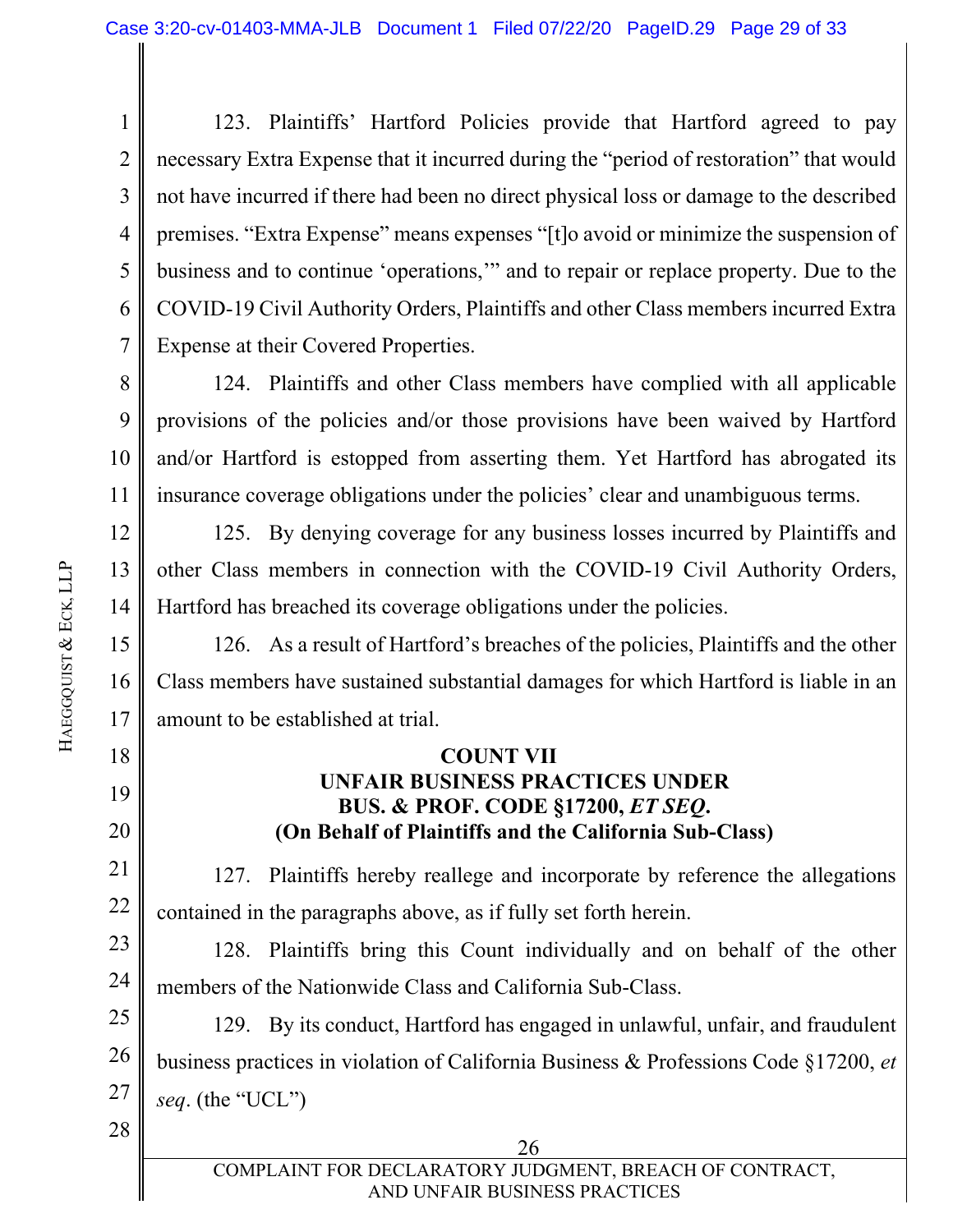1 2 3 4 5 6 7 8 9 130. Hartford's conduct violates the "unlawful" prong of the UCL because it violated the letter and spirit of California's Insurance Code, including California Insurance Code §790, *et seq*. because Hartford failed or refused to perform a fair, objective, and thorough investigation of the Plaintiffs' and the California Sub-Class members' claims. Hartford denied Plaintiffs' and the California Sub-Class members' claims as part of Hartford's policy of categorically denying all business interruption claims related to Coronavirus and ignored other California requirements concerning the proper and fair evaluation of claims and interpretations of its policies. Hartford's conduct also constituted breach of contract.

10 11 12 13 14 15 16 17 18 131. Hartford's conduct violates the "unfair" prong of the UCL, including but not limited to Hartford's: (a) categorical and wrongful denial of Plaintiffs' and the California Sub-Class members' claims; (b) failure and refusal to perform a fair, objective, good-faith, and thorough investigation of the claims as directed by the California Insurance Code; (c) denial of Plaintiffs' and the California Sub-Class members' claims as part of a policy of categorically denying claims related to Coronavirus; and (d) failing to interpret its policies in an equitable manner and/or up to the standards required by California law (including but not limited to California Insurance Code §790, *et seq*.).

19 20 21 132. Hartford's conduct is immoral, unethical, oppressive, unscrupulous, unconscionable, and/or substantially injurious to Plaintiffs and the California Subclass.

22 23 24 133. Hartford's conduct also violates California public policy, including the policy reflected in California Insurance Code §790, *et seq*. and elsewhere in the California Insurance Code.

25 26 27 134. Hartford's conduct violates the "fraudulent" prong of the UCL. Among other things, Hartford: (a) promised Plaintiffs and the California Sub-Class coverage that was not provided and that Hartford had no intention of providing; (b) promised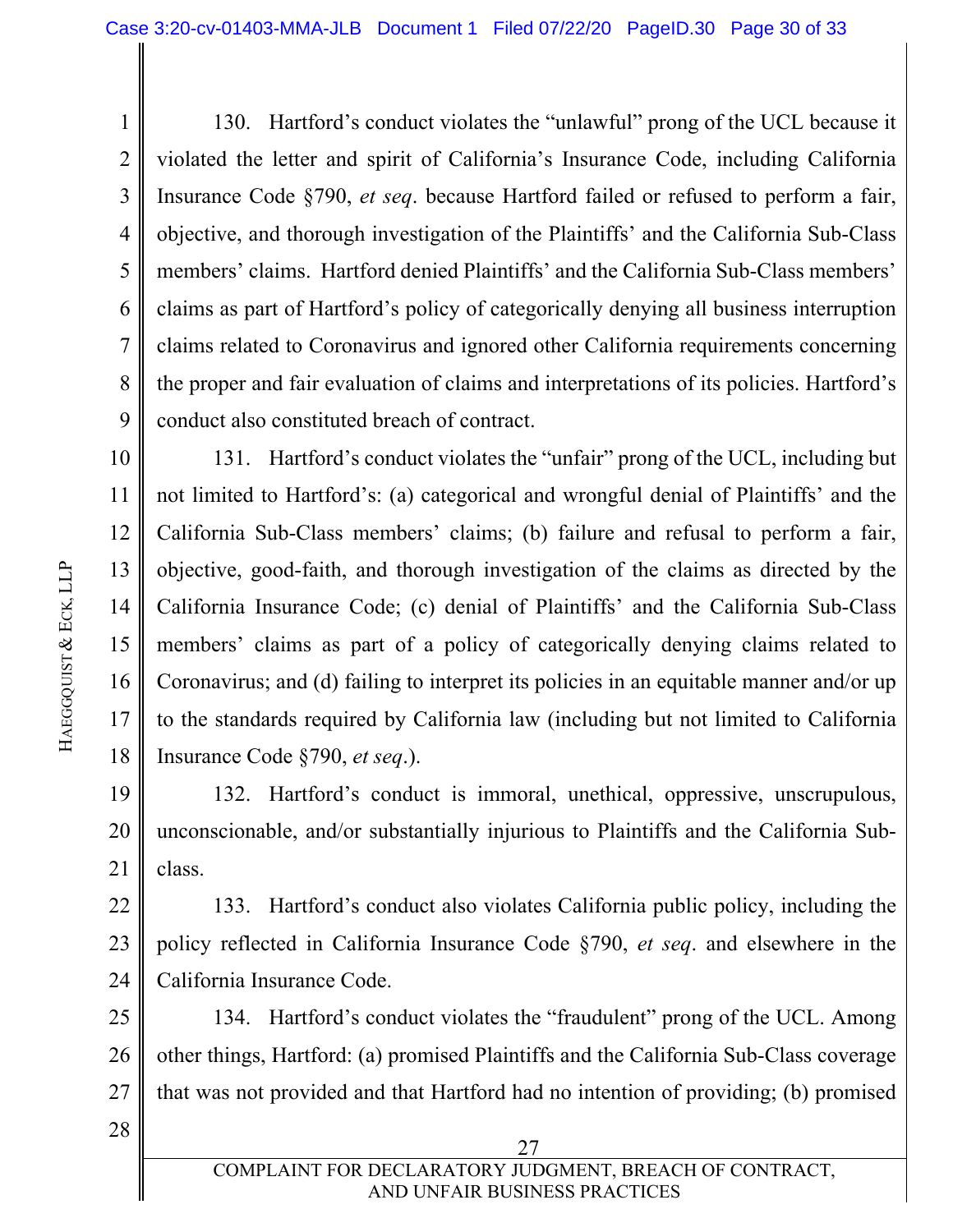1 2 3 4 5 6 7 8 9 10 11 to evaluate each claim individually, reasonably, and in good faith, which Hartford did not do with respect to Plaintiffs' and the California Sub-Class members' claims; and (c) falsely and misleadingly indicated to Plaintiffs and the California Sub-Class that it was investigating in good faith (and had investigated in good faith) their claims, which Hartford did not do and knew that it did not do. Hartford collected Plaintiffs' and the California Sub-Class members' premiums in exchange for coverage that was not provided, induced those premiums by promising to evaluate each claim individually, reasonably, and in good faith and did not, and denied Plaintiffs' and the California Sub-Class members' claim as part of a policy of categorically denying claims related to Coronavirus as part of a strategy to reduce its insurance payments related to Coronavirus.

12 13 14 15 16 135. Hartford's fraudulent and deceptive conduct was false and misleading, had a tendency to deceive reasonable insureds, and did deceive Plaintiffs and the California Sub-Class. Plaintiffs and members of the California Sub-Class reasonably relied on Hartford's deceptions and omissions, including, but not limited to, by paying premiums to Hartford.

17 18 19 20 136. By reason of Hartford's unlawful, unfair, and fraudulent conduct in violation of the UCL, Plaintiffs and members of the California Sub-Class suffered and continue to suffer damages, including, but not limited to, premiums they have paid to Hartford and the non-receipt of insurance benefits that Famers owes them.

21 22 23 24 25 137. Plaintiffs and the California Sub-Class are entitled to restitution from Hartford (with interest thereon), to disgorgement of all Hartford's profits arising out of its violations of the UCL (with interest thereon), and payment of benefits due to Plaintiffs and members of the California Sub-Class that Hartford has wrongfully retained through its violations of the UCL.

26 27 138. Pursuant to California Code of Civil Procedure §1021.5, Plaintiffs are entitled to recover their reasonable attorneys' fees.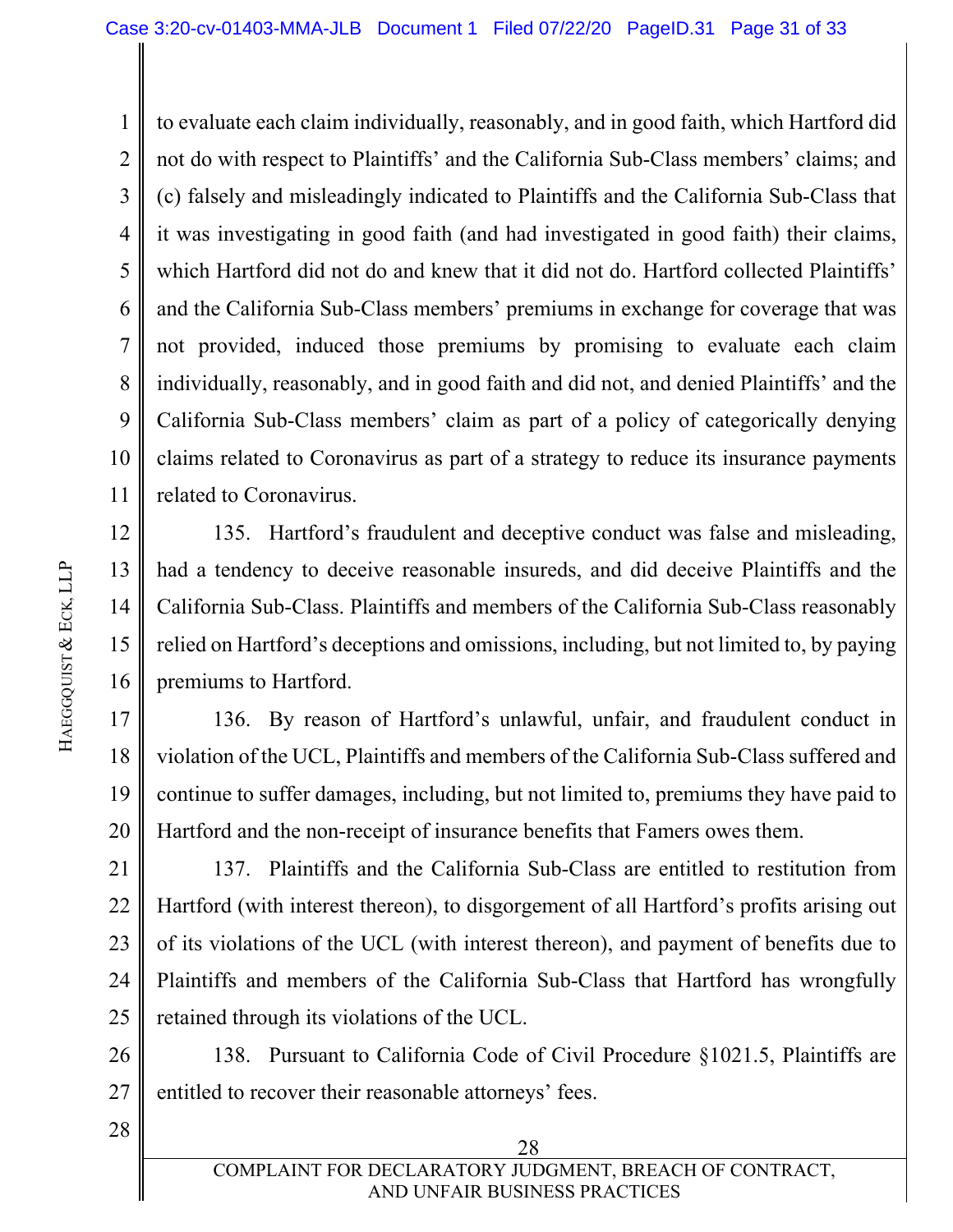#### **VII. PRAYER FOR RELIEF**

WHEREFORE, Plaintiffs, individually and on behalf of all similarly situated individuals and entities, pray for relief and judgment against Defendants as follows:

4 5 6 A. Determining that this action is a proper class action under one or more provisions of Federal Rule of Civil Procedure 23, appointing Plaintiffs to serve as a Class Representatives, and appointing its counsel to serve as Class Counsel;

7 8 B. Issuing a Declaratory Judgment declaring the parties' rights and obligations under the insurance policy provisions at issue;

9 10 11 12 C. Awarding Plaintiffs and the Classes compensatory damages against Defendants, jointly and severally, for all damages sustained as a result of Defendants' breach of the policies in an amount to be proven at trial, including interest thereon;

D. Awarding Plaintiffs and the Classes pre-judgment and postjudgment interest as well as reasonable attorneys' fees and expenses incurred in this action; and

E. Awarding such other relief as the Court may deem just and proper. **VIII. JURY DEMAND** 

Plaintiffs demand a trial by jury on all issues so triable.

19

20 21

22

23

24

25

26

27

28

Dated: July 22, 2020 HAEGGQUIST & ECK, LLP AMBER L. ECK ALREEN HAEGGQUIST ROBERT PRINE

Junkn LEck

By:

AMBER L. ECK

14 15 16 17 18 HAEGGQUIST & ECK, LLP

13

1

2

3

<u>29</u> COMPLAINT FOR DECLARATORY JUDGMENT, BREACH OF CONTRACT, AND UNFAIR BUSINESS PRACTICES